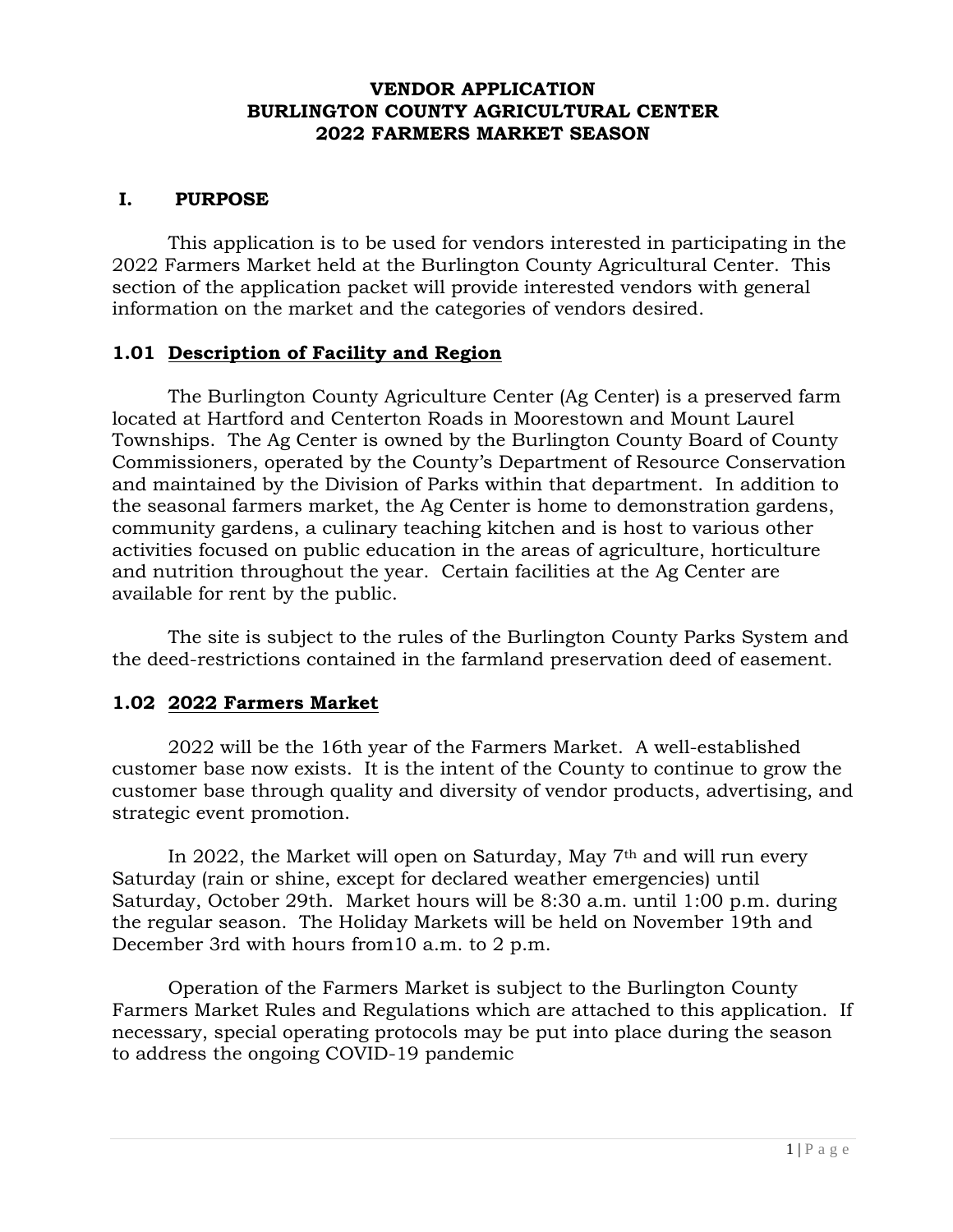Vendors will be assigned a space by the Market Manager. Depending on number of vendors, the Manager will assign spaces in the covered Market Barn, under the 30' x 60' tent on the concrete pad adjacent to the Market Barn, on the pad itself, along the walkways coming in from the main parking lot or along the pathways leading to the Farm House. The Market Barn will house as many vendors as possible. The 10,000 sq. ft. concrete pad will be used by vendors better suited for being outside as well as event programming and a customer seating area. Electric is available in the Market Barn. There is limited availability of electric to vendors assigned to the tent. Electric needs will be accommodated to the extent possible.

Vendors must supply their own tables, chairs and other equipment necessary for display of products for sale. The County may provide vendors with space to store tents, tables and other equipment between market days. No items may be stored without the consent of the County.

The number of and types of vendors at the market shall be determined at the sole discretion of Burlington County. Because the goal of the County is to promote local agriculture, the County's goal is to have 70% of the vendors be Agricultural Vendors. For the purpose of this application, agriculturally-derived products are defined as *agricultural, horticultural, viticultural, and dairy products, livestock and the products thereof, the products of poultry and bee raising, the edible products of forestry, and any and all products raised or produced on farms and minimally processed or value-added products thereof.* One space for a non-profit vendor not affiliated with the County will be allocated each week on a first come, first served basis.

Vendors will be contacted in September regarding participation in the Holiday Markets.

Bucket-style panhandling, petition signing, or voter registration is not allowed at any time. Partisan non-profits groups and/or Political Action Committees (PACs) are not eligible vendors.

**Please note that the Market Barn and the Market Tent and Pad are available for rent for private events, such as weddings. Renters and their caterers are not provided access to the facility until 3 p.m. on Saturdays during the Market season. The Market Vendors' cooperation in exiting the market before that time is greatly appreciated.**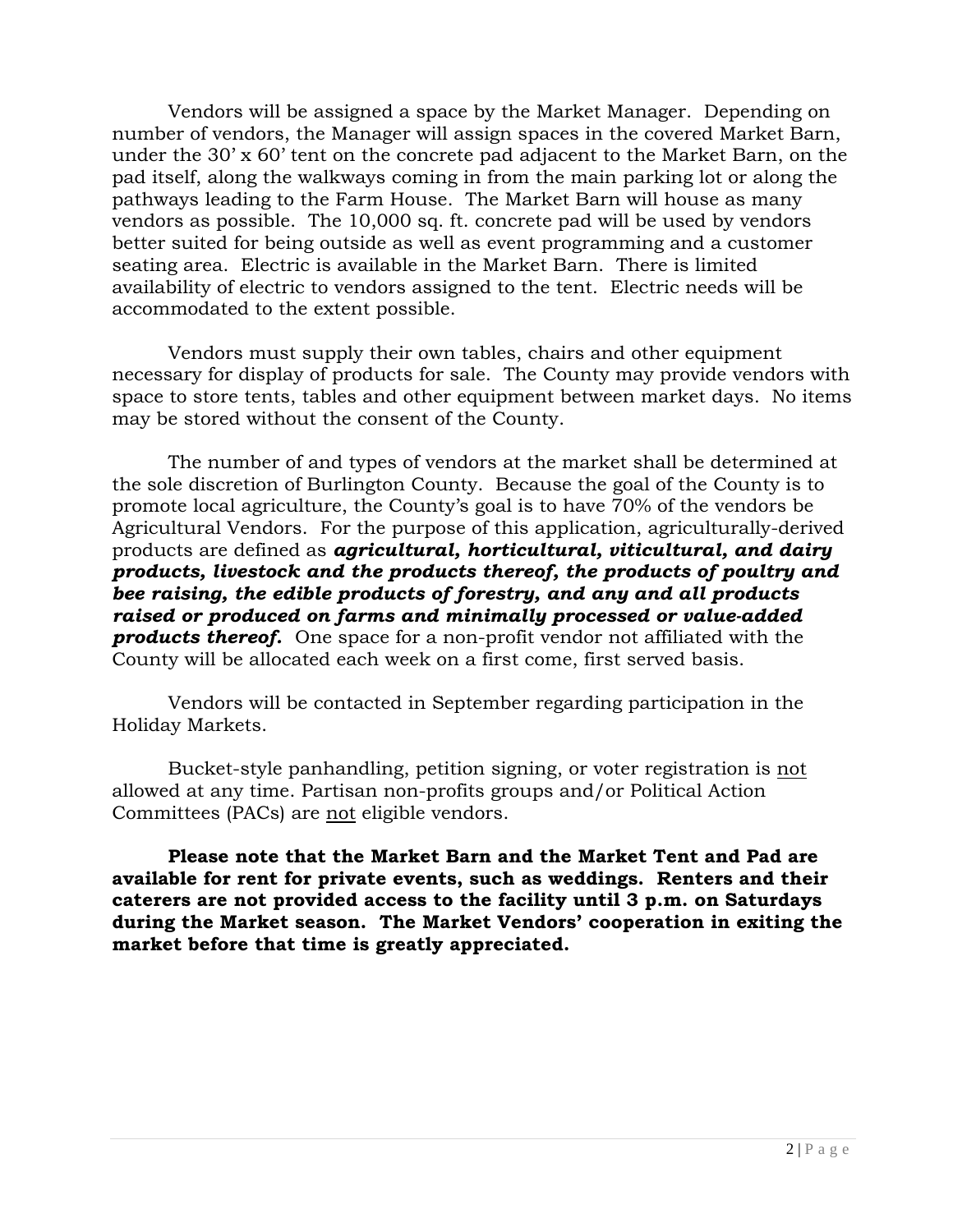# **1.03 Vendor Categories**

There are four (4) categories of vendors:

**Category 1: Agricultural Vendors** are local farmers that produce and/or grow one or more of the following products: Fruit, vegetables, plants (starts, annuals, perennials, herbs) cut flowers and herbs, dairy products, farm-raised meat, seafood, and eggs. In addition, value added products (such as jams, jellies, salsa, honey, soaps, herbal oils, etc.) from one or more of the above referenced items are eligible. This list is not intended to be exhaustive. Agricultural products not on this list may be sold with approval.

You will be asked in the application to provide a list of the products that you will be selling. We understand the risks associated with farming and the unpredictability of weather. In the event that weather, disease or other circumstances prevent you from harvesting and selling the produce listed in your application, you shall so notify the market manager.

The Farmers Market Rules (Attachment 6) require that you grow 90% of what you sell. The County may conduct inspections of farms during the season to verify compliance with this rule.

**Category 2: Food Vendors** must take an active part in making the majority of the items they plan to sell. Food vendors may sell items for on and offsite consumption including, baked goods, coffee, soups, salads, sandwiches and value-added products (such as jams, jellies, salsa, honey, soaps, herbal oils, etc.) preferably made with ingredients sourced from local farms. Food vendors also include holders of a limited brewery license, restricted brewery license, craft distillery license, plenary winery license, farm winery license, or cidery and meadery license. This list is not intended to be exhaustive. Food products not on this list may be sold with approval.

Vendors selling prepared foods shall prepare and serve foods in accordance with all applicable Federal, State and local health regulations. All vendors with the exception of those selling alcohol must submit the "Mobile Retail Food Establishment Application" that can be obtained from the County Health Department. Please contact George Hamway at the Health Department at (609)265-5521 or [ghamway@co.burlington.nj.us.](mailto:ghamway@co.burlington.nj.us) Please be aware that the Health Department will require a completed application by Monday, April 25<sup>th</sup>, in order to participate in opening day on May 7th.

Food Vendors may also be required to obtain a permit from the County Fire Marshal if cooking on premises. For more information contact the Fire Marshal's office at (609)702-7158 or go to **[http://www.co.burlington.nj.us/941/Uniform-Fire-Code-Permit-](http://www.co.burlington.nj.us/941/Uniform-Fire-Code-Permit-Application-Doc)[Application-Doc.](http://www.co.burlington.nj.us/941/Uniform-Fire-Code-Permit-Application-Doc)**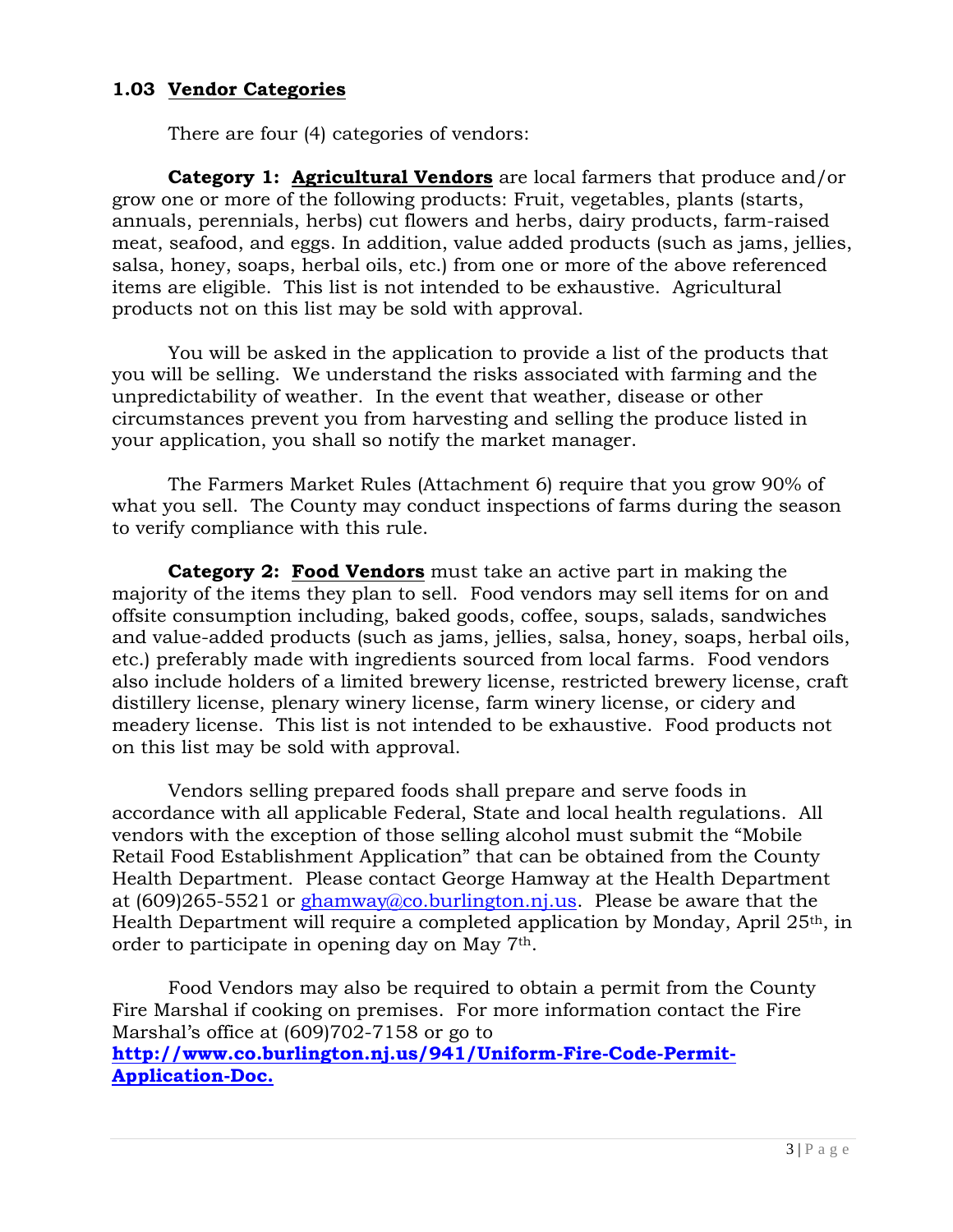**Category 3: Craft Vendors** must sell goods that are handmade, of original design and the direct product of the vendor. Vendors must display goods that are consistent with the type and quality represented in the application. Crafts that are not eligible include commercially manufactured art, products assembled from commercial kits, patterns or designs or embellished commercially made objects such as t-shirts, totes, charms, drinking vessels, and jewelry or accessories made from stringing commercially made beads or charms. This does not apply to complex bead threading and handmade beads. Goods that incorporate illegally sourced items such as ivory and other materials acquired from the killing of endangered species are not permitted.

In keeping with the goals of the County to promote local agriculture, the number of craft vendors allowed to participate in each Saturday's Market during the regular season will be limited as described above.

**Category 4: Non-Profit Vendors** are Burlington County community groups, schools, or other non-profit organizations selling items or food products for fund raising purposes. Selling of raffle tickets is acceptable provided that all necessary State and local approvals are obtained. Non-profit vendors will be exempt from vendor fees.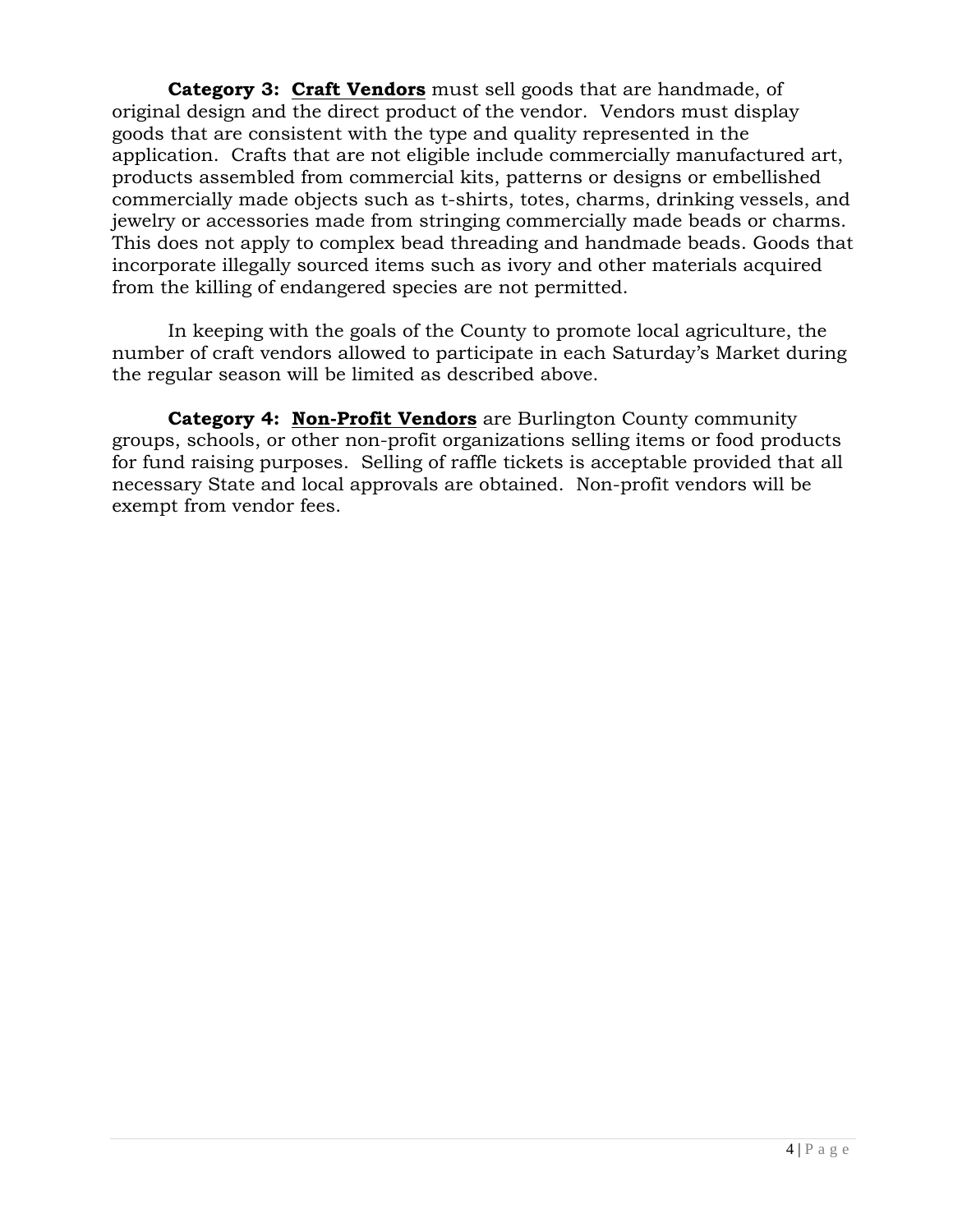# **II. APPLICATION/INSTRUCTIONS**

#### **2.01 Applications for Category of Vendor**

Applications are included for each category of vendor:

**ATTACHMENT 1 - Agricultural Vendors ATTACHMENT 2 - Food Vendors ATTACHMENT 3 - Craft Vendors ATTACHMENT 4 - Non-Profit Vendors**

#### **2.02 Deadline for Submission of Applications**

The deadline for submission is **Friday, March 7, 2022, 4:00 p.m**.

The County will continue to accept applications after this deadline and throughout the market season. If vacancies become available, vendors will be selected at the discretion of the County. If there are no vacancies at the time an application is received, the applicant will be placed on a waiting list.

#### **2.03 Requirements for Application Submission**

Applicants shall complete and sign the relevant application found in the attachment section of this document and complete and sign Attachment 5, Defense and Indemnification Agreement, and submit **ONE (1) ORIGINAL copy of the APPLICATION to:**

> County of Burlington Department of Resource Conservation Attn: Farmers Market Manager P. O. Box 6000 Mount Holly, New Jersey 08060-6000

Applications may also be emailed to [bflanagan@co.burlington.nj.us.](mailto:bflanagan@co.burlington.nj.us) Hand deliveries may be made to:

> Department of Resource Conservation Attn: Farmers Market Manager 50 Rancocas Road, 2nd Floor Mount Holly, NJ 08060

# **2.04 Review of Applications**

If necessary, a committee comprised of County representatives will evaluate applications to ensure that the objectives of the Ag Center and Farmers Market are met. The County reserves the right to reject any application.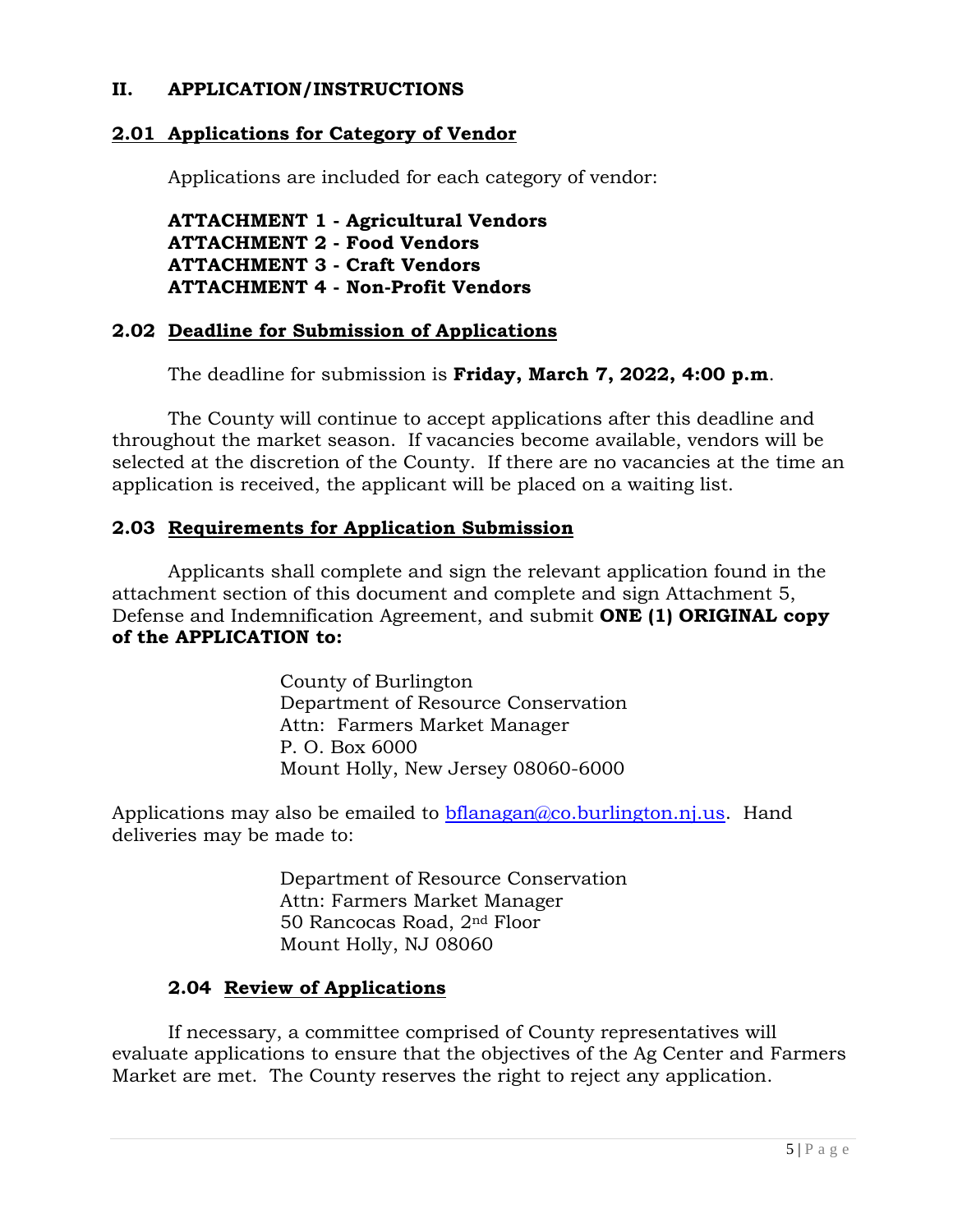The County shall rely upon the following criteria in reviewing and ranking (if necessary) the applications received:

- Participation at prior years Farmers Market
- Location of the operation in Burlington County
- Location of the operation in New Jersey
- Experience at other farmers markets
- Number of years in business
- Percentage of product that is directly related to agriculture
- Diversity of products being offered
- Willingness to accept food assistance program vouchers/checks/EBT (e.g., food stamp EBT, WIC, Senior Farmers Market)
- Seasonal and ethnic diversity of produce offered for sale

# **2.05 Acceptance of Application/Attendance at Market**

In the application, Vendors are asked to select dates that they would like to attend. These requests will be accommodated to the extent possible.

Vendors selected to participate in the 2022 Market shall be notified in writing no later than March 28, 2022. Selected Vendors will be invited to attend a pre-opening day meeting, the date and time of which will be provided with selection notice. Vendors will be notified of their market attendance schedule no later than April 11th.

# **2.06 Required Submissions After Selection**

A. If not included with the application, applicants selected to participate in the Market shall transmit the certificate of insurance as described in Section 3.04 below to the address indicated in Section 2.03 no later than **April 15, 2022.**

B. Food Vendors must submit an application for a Mobile Retail Food Establishment to the Burlington County Health Department and obtain a fire permit from the County Fire Marshal, if necessary, at least 10 business days prior to opening day of the market. Vendors will not be permitted to attend until such approvals are received.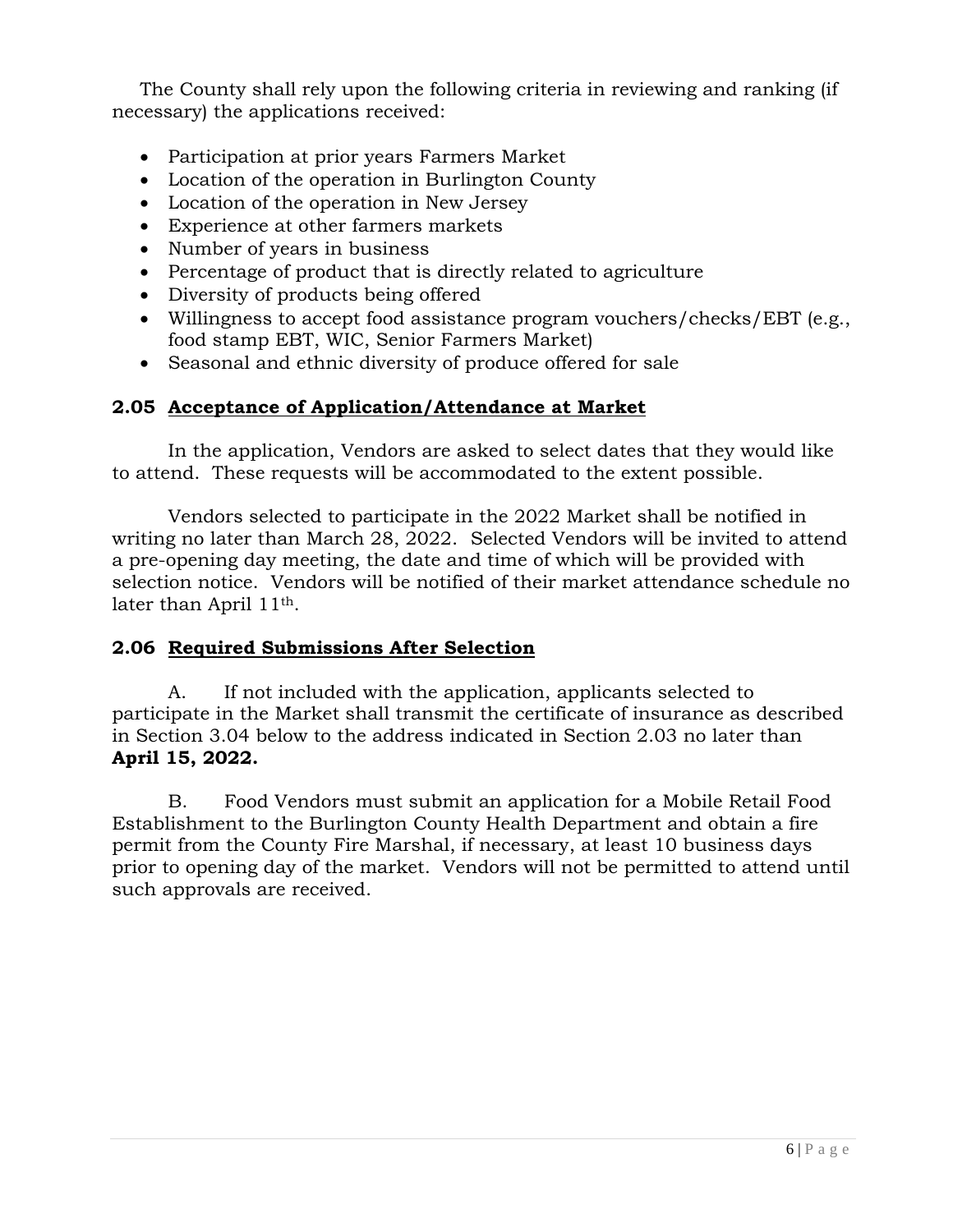#### **III. TERMS AND CONDITIONS**

#### **3.01 Rules of Market**

All vendors must agree to abide by the rules established for the farmers market included in this document as Attachment 6.

# **3.02 Vendor Fees**

Vendor fees are per market day, non-negotiable and dependent upon the linear frontage of space occupied. The fees for 2022 will be:

| 10 linear feet: | \$30 |
|-----------------|------|
| 15 linear feet: | \$38 |
| 20 linear feet: | \$45 |
| 30 linear feet  | \$60 |

Not for profits organizations will not be charged.

Fees shall be payable to the County for each market day the vendor is present and selling goods. The County reserves the right to substitute another vendor if the selected vendor fails to pay the required fee. Fees paid in advance will be credited toward future payments if a market day is cancelled by the County due to inclement weather.

# **3.03 Procedures for Payment**

For vendors that attend every Saturday, the fee must be paid monthly on the first market day of every month. Fees are to be paid to the Market Manager or designated County Staff present at the Market and may be paid by cash or check. Checks should be made payable to **"Burlington County Treasurer".**

For vendors that do not attend each week, fees must be paid in advance for a three-month period based upon the schedule for attendance agreed upon by the vendor and the Market Manager. Payment will be due two weeks prior to the start of each 3 month period. Payment period #1 will be May, June and July and payment period #2 will be August, September and October. Fees for Payment Period #1 will be due on April 22nd. Fees for Payment Period #2 will be due on July 22nd. Advance payments must be paid by check made payable to **"Burlington County Treasurer" and mailed to Burlington County Dept. of Resource Conservation/Farmers Market, PO Box 6000, Mt. Holly, NJ 08060.**

Fees for all vendors attending the Holiday Markets must be paid in advance with all payments due by October 31, 2022.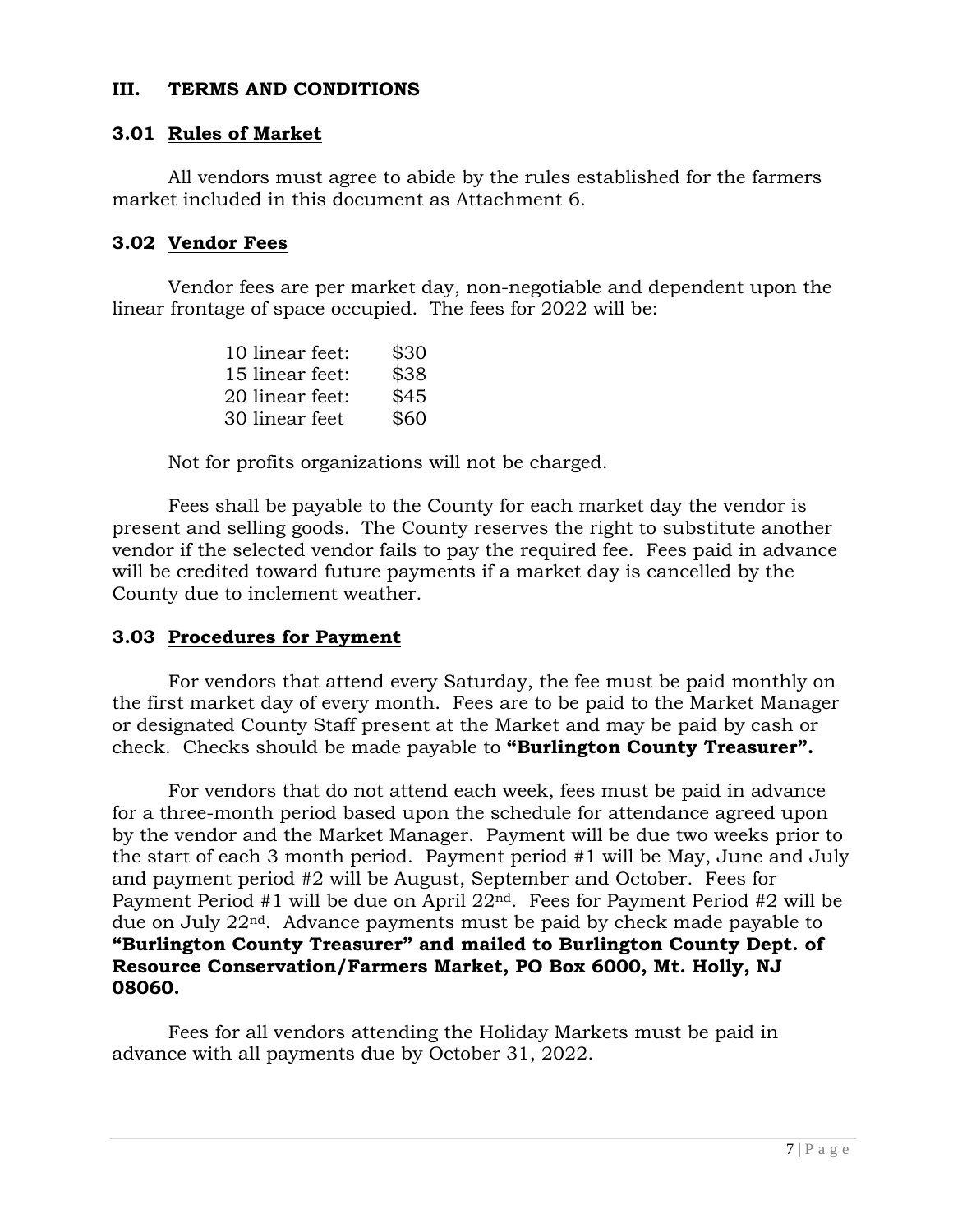# **3.04 Insurance Requirements**

Every vendor in carrying out their responsibilities, as a matter of course, will represent itself as an independent contractor and not as an agent or employee of the County.

**Submission of a certificate of insurance is not required for Agricultural Vendors selling only plants not meant for consumption, Category 3 Craft Vendors with the exception of those that produce soaps and lotions and Category 4 Non-Profit Vendors not selling food items.** 

**All vendors are required to execute the Defense and Indemnification Agreement found in Attachment 5.** 

#### **It is recommended that you send this section to your insurance broker.**

At its own cost and expense, the vendor must secure and maintain the following insurance coverage during the term of the Agreement:

> Commercial General Liability, including Products Completed Operations, coverage for Personal Injury and Property Damage Liability of not less than one million dollars (\$1,000,000) for each occurrence and two million dollars (\$2,000,000) annual aggregate.

No later than **April 15, 2022**, Vendors shall provide the County with a Certificate of Insurance evidencing that said insurance is and will be in effect during the market season and naming the Board of County Commissioners of the County of Burlington as an Additional Insured. Certificates that name the County as a **certificate holder only** will not be accepted.

If required by your insurance broker, the Certificate of Insurance shall contain a statement that the policy applies to all activities that are undertaken by the insured during the 2022 Farmers Market season, if applicable. Certificates of Insurance that do not include a specific description of activities or events, may be used for any County event that the vendor participates in during the term of the insurance policy.

In addition, each Certificate of Insurance shall contain the following information or statements:

- 1. Name and address of insured.
- 2. A statement that the **Board of County Commissioners of the County of Burlington** is an Additional Insured under Commercial General Liability (see below).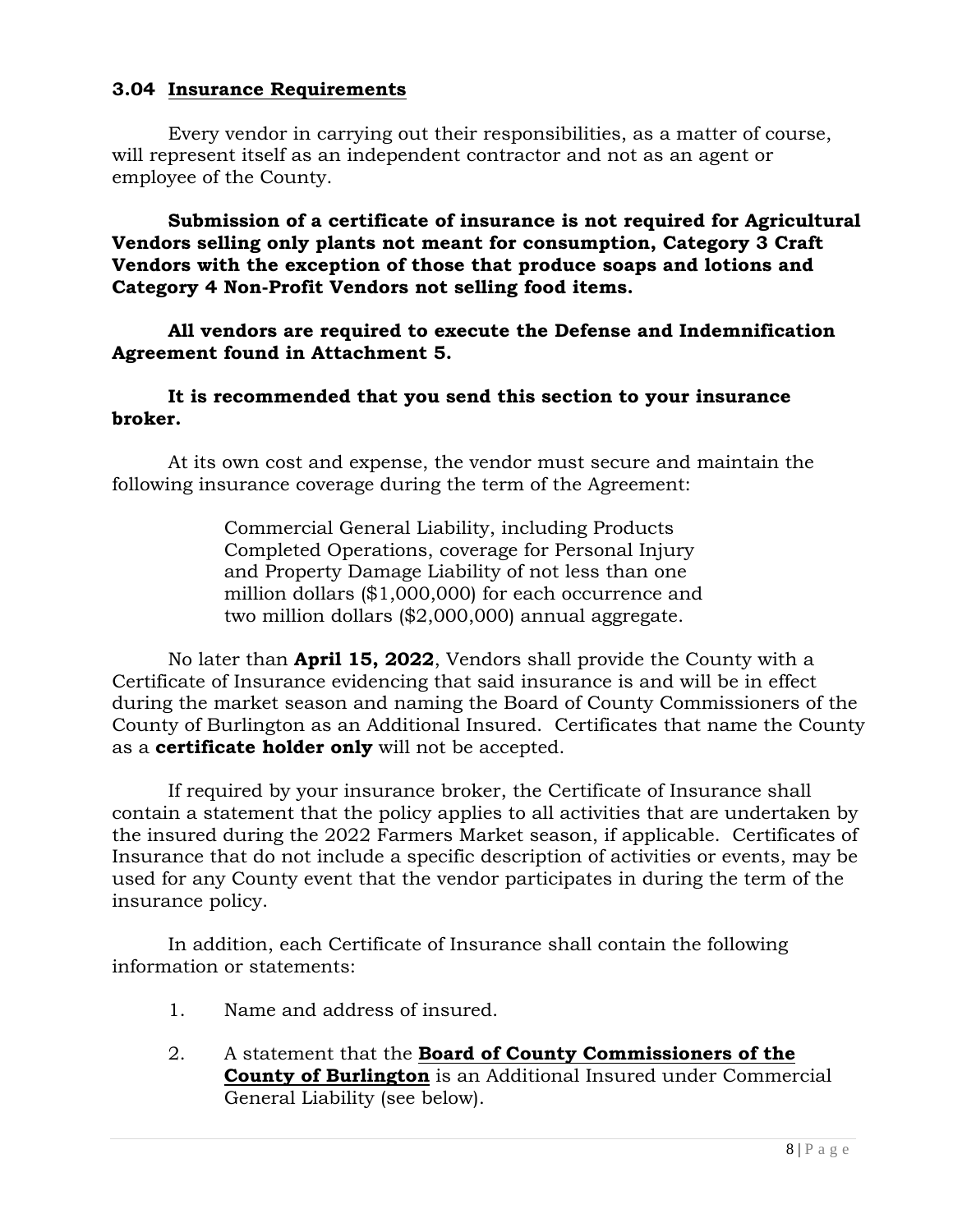- 3. The number and description of each policy in force on the date of the Certificate.
- 4. The expiration date of each policy shown as well as the amount of coverage for each party.
- 5. A statement showing the method of cancellation. If cancellation may be affected by the giving of notice to the insured and the Board of County Commissioners of the County of Burlington by the insurer, the policy and Certificate must provide that cancellation shall not be effective until ten (10) days after receipt of such notice by the said Board of County Commissioners.

All said policies shall be kept in full force during the term of the 2022 Farmers Market season and each policy shall contain a rider stating that the policies are non-cancelable unless sixty (60) days written notice is given to the parties insured. During the 2022 Market season, it shall be the responsibility of the applicant to provide the County with additional Certificates of Insurance in compliance with the above when any insurance policy for the above-listed coverage expires.

# **The Certificate of Insurance should be issued to:**

**Burlington County Board of County Commissioners P.O. Box 6000 Mt. Holly, N.J. 08060 Attn: Insurance & Risk Management**

# **3.05 Discrimination Prohibited**

Vendors selected to participate in events at the Ag Center shall not discriminate in the hiring of persons who are qualified and available to perform work at the Market for reason of race, religion, sex, national origin, creed, color, ancestry, age, marital status, affectional or sexual orientation, familial status, liability for service in the Armed Forces of the United States, or nationality in accordance with New Jersey Law.

# **3.06 County Representative**

The person responsible for administration of the Farmers Market is:

Mary Pat Robbie, Director Burlington County Dept. of Resource Conservation P.O. Box 6000 Mt. Holly, NJ 08060 Telephone: 856-642-3850 Email: mprobbie@co.burlington.nj.us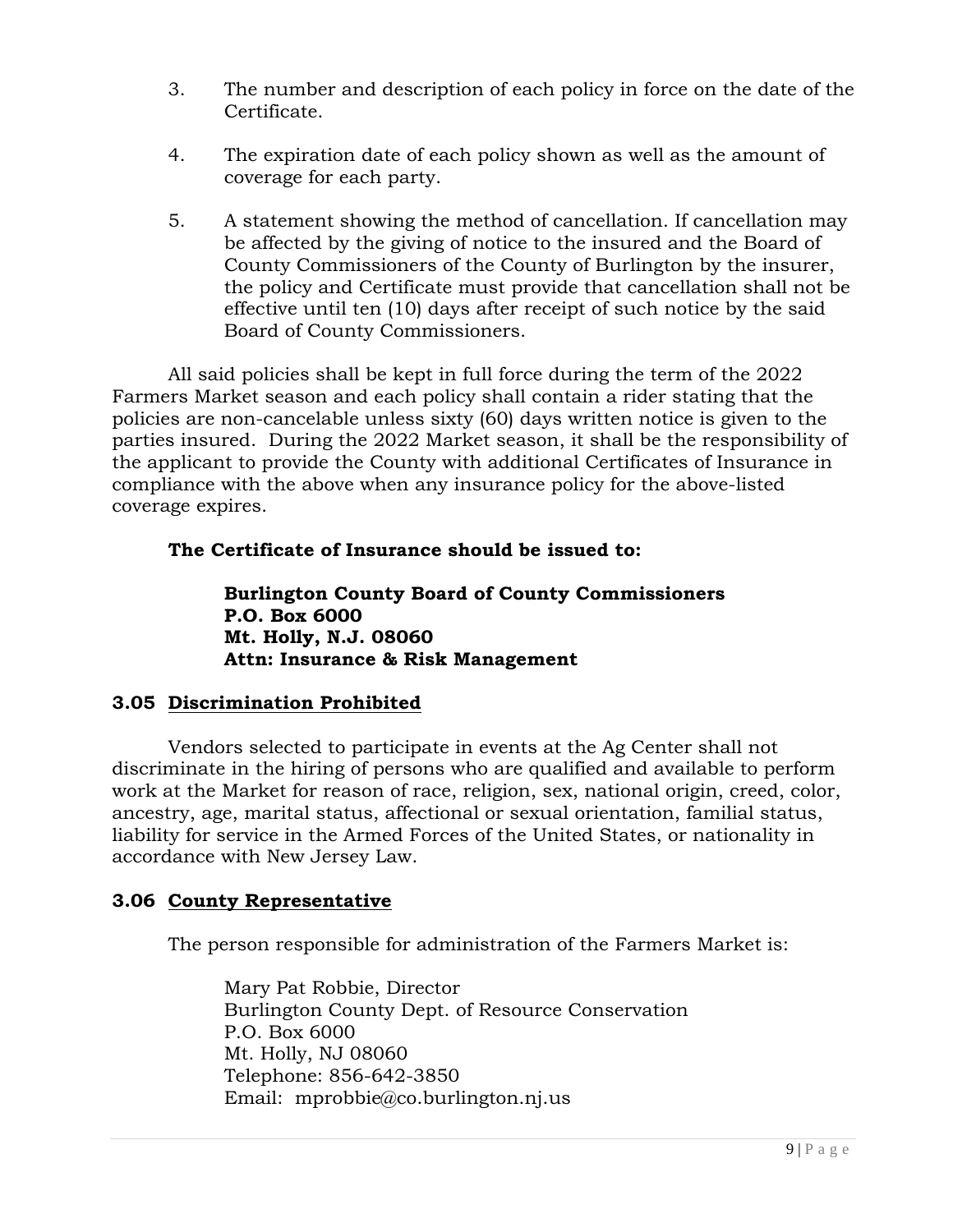# **3.07 Indemnification of County**

By execution and submission of Attachment 5, "Defense and Indemnification Agreement", all vendors that participate in the 2022 Market shall agree to defend, indemnify and hold harmless the County and its officers, employees, servants and agents from all claims, suits or actions of every kind or character made upon or brought against the County and its officers, employees, servants and agents for or on account of any injuries or damages which shall arise, in whole or in part, out of, in the course of or as a consequence of any willful or negligent act or omission or tortuous act or omission of the Vendor, its employees, agents or subcontractors, in the performance of the said work or by or in the consequence of any negligence in the operations or any improper material or equipment used, or by or on account of any act or omission of Vendor or its servants, agents or employees. This indemnity shall include attorney's fees and costs and all other expenses incurred in the defense of any suit.

# **3.08 Entry and Inspections**

The County, its agents or employees shall have the right to enter the Farmers' Market Area for the purpose of making inspections.

The County, its agents or employees shall have the right to enter the vendor's farming operation for the purpose of making inspections to ensure compliance with the producer requirements in the Farmers Market Rules (see Attachment 6). The County will provide at least 48 hours' notice prior to an inspection. If the vendor is found to be noncompliant with the requirements set forth in the Farmers Market Rules, the County reserves the right to terminate the agreement and select a vendor from the waiting list.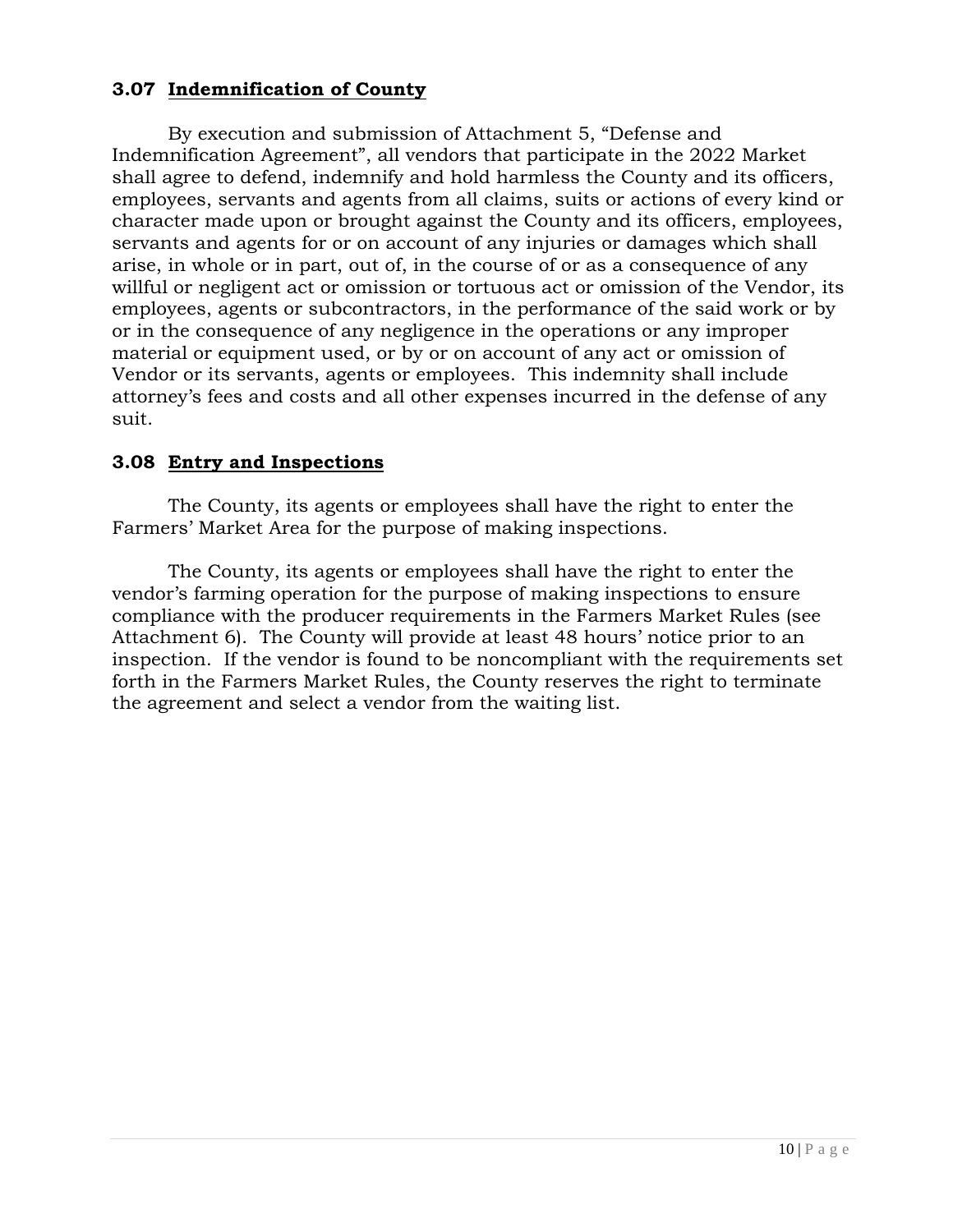# **2022 AGRICULTURAL VENDOR APPLICATION**

| Farm Name:                                                                                                                                                                                                                                                                                                                          |
|-------------------------------------------------------------------------------------------------------------------------------------------------------------------------------------------------------------------------------------------------------------------------------------------------------------------------------------|
| <b>Contact Name:</b>                                                                                                                                                                                                                                                                                                                |
| Farm Address:<br><u> 1989 - Johann Stoff, amerikansk politiker (* 1908)</u>                                                                                                                                                                                                                                                         |
| Mailing Address (if other than farm address):                                                                                                                                                                                                                                                                                       |
|                                                                                                                                                                                                                                                                                                                                     |
| Can the County share this number with customers? Yes ____________________________                                                                                                                                                                                                                                                   |
| Email Address:                                                                                                                                                                                                                                                                                                                      |
| Website:<br><u> 1989 - Johann Stoff, amerikansk politiker (d. 1989)</u>                                                                                                                                                                                                                                                             |
| Acreage of your farm: ___________                                                                                                                                                                                                                                                                                                   |
| Acreage on which you grow produce:<br>lease<br>own<br>If leased land, provide locations of leased farmland:                                                                                                                                                                                                                         |
| Please choose a vendor description that best fits you (check all that apply):<br>Diversified Produce _________ Cut Flowers _________ Greenhouse Plants ________<br>Eggs ________ Dairy Products ________ Herbs<br>Mean<br>Type of farm practice: Traditional _______ Certified Organic _______ IPM ______<br>"Pesticide-Free" _____ |
| If organic, how long has your farm been cultivated under organic practices?                                                                                                                                                                                                                                                         |
| Is farming a full-time or part-time occupation for you? Full-time _____________<br>Part-time                                                                                                                                                                                                                                        |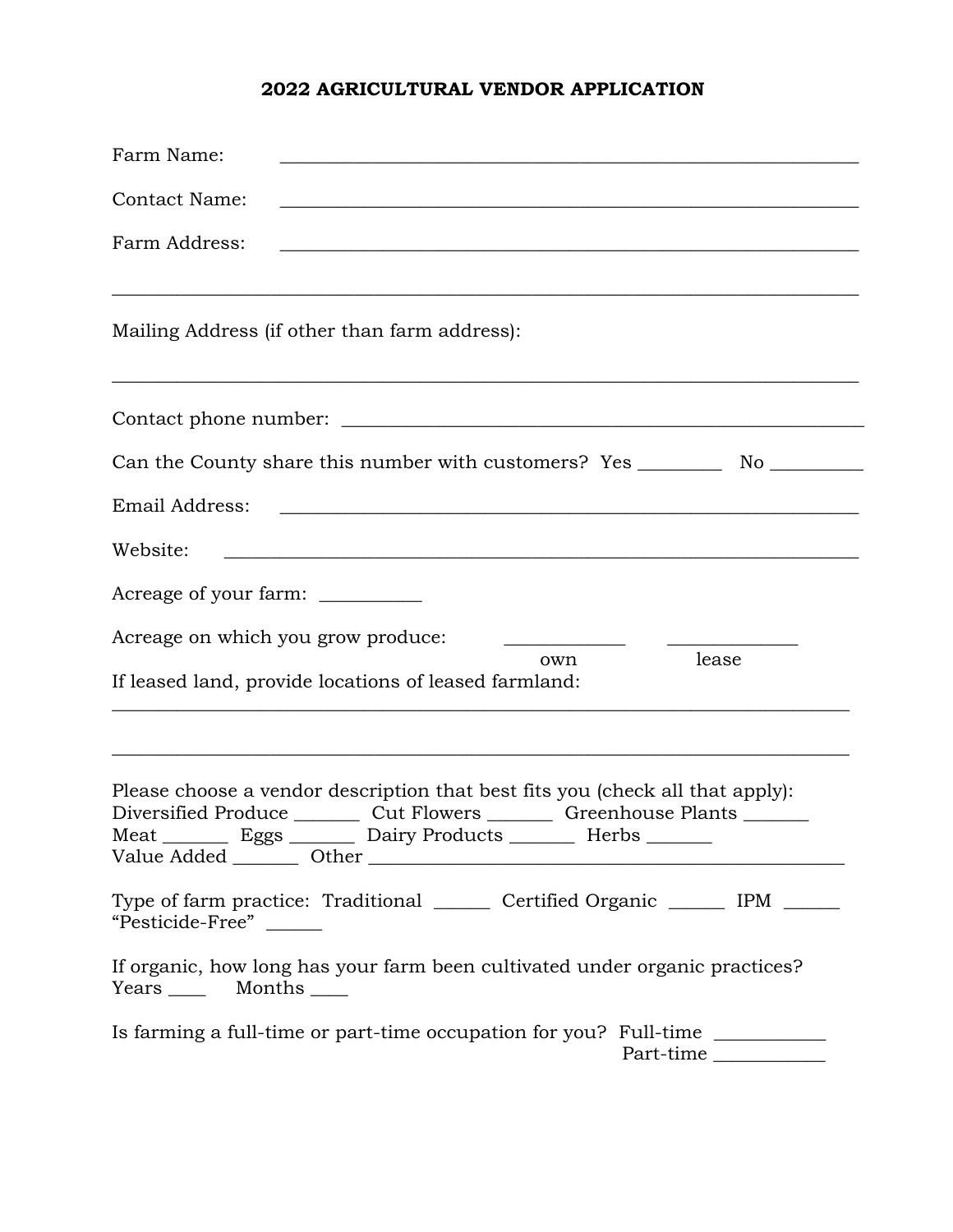Please list the items you intend to sell at the farmers market. Estimate harvest dates to the best of your ability. Please use additional paper if necessary.

| Name of item | Acreage or Linear Feet | Anticipated Harvest Dates |
|--------------|------------------------|---------------------------|
|              |                        |                           |
|              |                        |                           |
|              |                        |                           |
|              |                        |                           |
|              |                        |                           |
|              |                        |                           |
|              |                        |                           |
|              |                        |                           |
|              |                        |                           |
|              |                        |                           |
|              |                        |                           |
|              |                        |                           |
|              |                        |                           |
|              |                        |                           |
|              |                        |                           |
|              |                        |                           |
|              |                        |                           |
|              |                        |                           |
|              |                        |                           |
|              |                        |                           |
|              |                        |                           |
|              |                        |                           |
|              |                        |                           |

**\_\_\_\_\_\_\_\_\_\_\_\_\_\_\_\_\_\_\_\_\_\_\_\_\_\_\_\_\_\_\_\_\_\_\_\_\_\_\_\_\_\_\_\_\_\_\_\_\_\_\_\_\_\_\_\_\_\_\_\_\_\_\_\_\_\_\_\_\_\_\_\_\_\_\_\_\_\_\_**

**\_\_\_\_\_\_\_\_\_\_\_\_\_\_\_\_\_\_\_\_\_\_\_\_\_\_\_\_\_\_\_\_\_\_\_\_\_\_\_\_\_\_\_\_\_\_\_\_\_\_\_\_\_\_\_\_\_\_\_\_\_\_\_\_\_\_\_\_\_\_\_\_\_\_\_\_\_\_\_**

**\_\_\_\_\_\_\_\_\_\_\_\_\_\_\_\_\_\_\_\_\_\_\_\_\_\_\_\_\_\_\_\_\_\_\_\_\_\_\_\_\_\_\_\_\_\_\_\_\_\_\_\_\_\_\_\_\_\_\_\_\_\_\_\_\_\_\_\_\_\_\_\_\_\_\_\_\_\_\_**

# **Other Items: \_\_\_\_\_\_\_\_\_\_\_\_\_\_\_\_\_\_\_\_\_\_\_\_\_\_\_\_\_\_\_\_\_\_\_\_\_\_\_\_\_\_\_\_\_\_\_\_\_\_\_\_\_\_\_\_\_\_\_\_\_\_\_\_**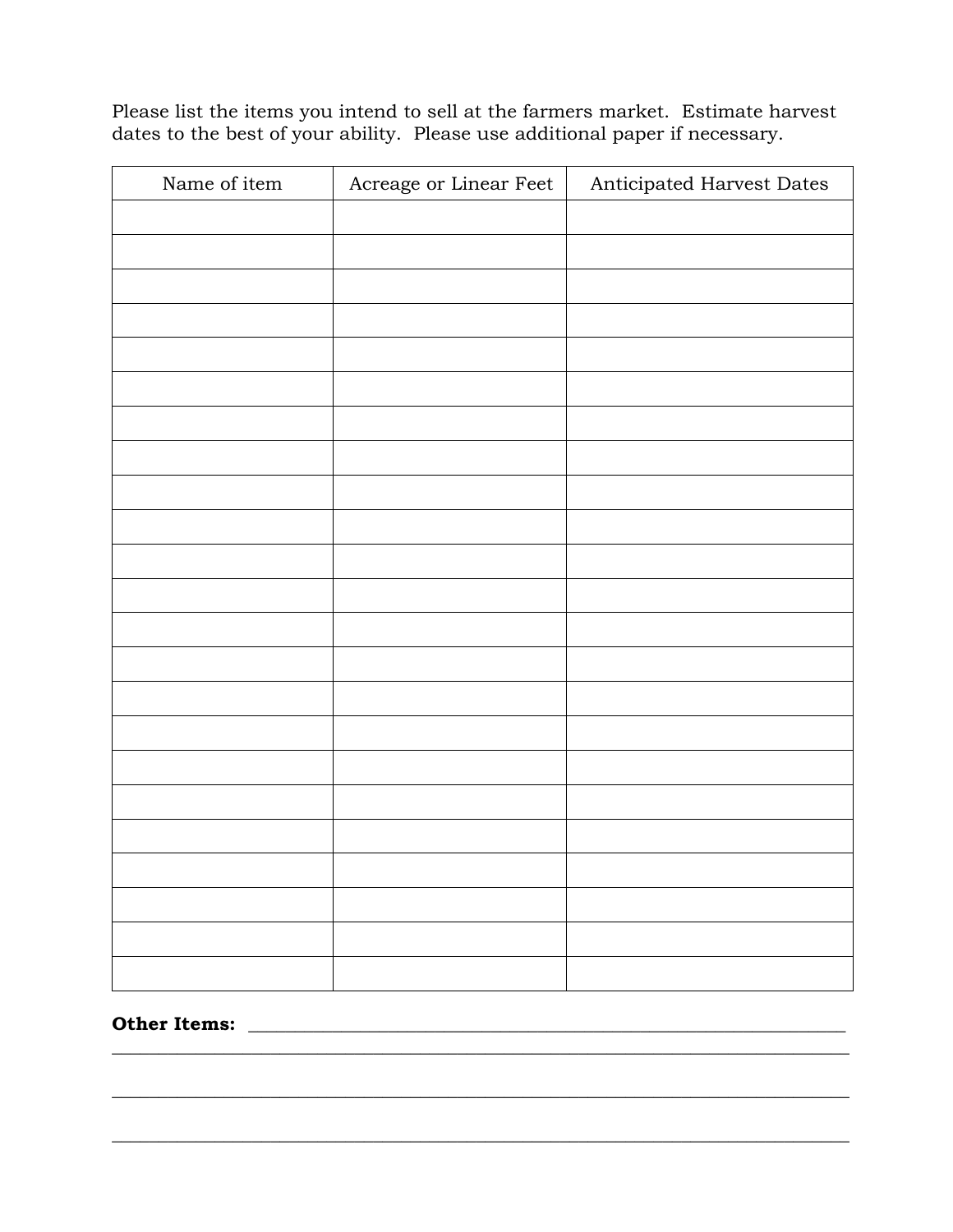Please list other farmers markets that you participate in or plan to participate in:

 $\mathcal{L}_\mathcal{L} = \{ \mathcal{L}_\mathcal{L} = \{ \mathcal{L}_\mathcal{L} = \{ \mathcal{L}_\mathcal{L} = \{ \mathcal{L}_\mathcal{L} = \{ \mathcal{L}_\mathcal{L} = \{ \mathcal{L}_\mathcal{L} = \{ \mathcal{L}_\mathcal{L} = \{ \mathcal{L}_\mathcal{L} = \{ \mathcal{L}_\mathcal{L} = \{ \mathcal{L}_\mathcal{L} = \{ \mathcal{L}_\mathcal{L} = \{ \mathcal{L}_\mathcal{L} = \{ \mathcal{L}_\mathcal{L} = \{ \mathcal{L}_\mathcal{$ 

\_\_\_\_\_\_\_\_\_\_\_\_\_\_\_\_\_\_\_\_\_\_\_\_\_\_\_\_\_\_\_\_\_\_\_\_\_\_\_\_\_\_\_\_\_\_\_\_\_\_\_\_\_\_\_\_\_\_\_\_\_\_\_\_\_\_\_\_\_\_\_\_\_\_\_\_\_\_\_

| Do you plan to purchase any products to sell at the market? Yes _____<br>No results and the New York of the New York of the New York of the New York of the New York of the New York of the New York of the New York of the New York of the New York of the New York of the New York of the New York of |
|---------------------------------------------------------------------------------------------------------------------------------------------------------------------------------------------------------------------------------------------------------------------------------------------------------|
|                                                                                                                                                                                                                                                                                                         |
|                                                                                                                                                                                                                                                                                                         |
| Do you accept food assistance program vouchers/checks/EBT (e.g., food stamp<br>EBT, WIC, Senior Farmers Market)                                                                                                                                                                                         |
| $Yes \_\_ No \_\_$                                                                                                                                                                                                                                                                                      |
| Would you be willing to participate in an organized food donation program (e.g.<br>Farmers Against Hunger)                                                                                                                                                                                              |
| $Yes \_ No \_$                                                                                                                                                                                                                                                                                          |
| Will you allow the County to use photographs of you and/or your products for<br>advertising, website (www.burlcoagcenter.com) and social media?                                                                                                                                                         |
| $Yes \_\_ No \_\_$                                                                                                                                                                                                                                                                                      |

Please indicate below, the dates that you prefer to participate.

| May 7    | July 9      | September 10 |  |
|----------|-------------|--------------|--|
| May $14$ | July 16     | September 17 |  |
| May $21$ | July 23     | September 24 |  |
| May $28$ | July 30     | October 1    |  |
| June 4   | August 6    | October 8    |  |
| June 11  | August 13   | October 15   |  |
| June 18  | August 20   | October 22   |  |
| June 25  | August 27   | October 29   |  |
| July 2   | September 3 |              |  |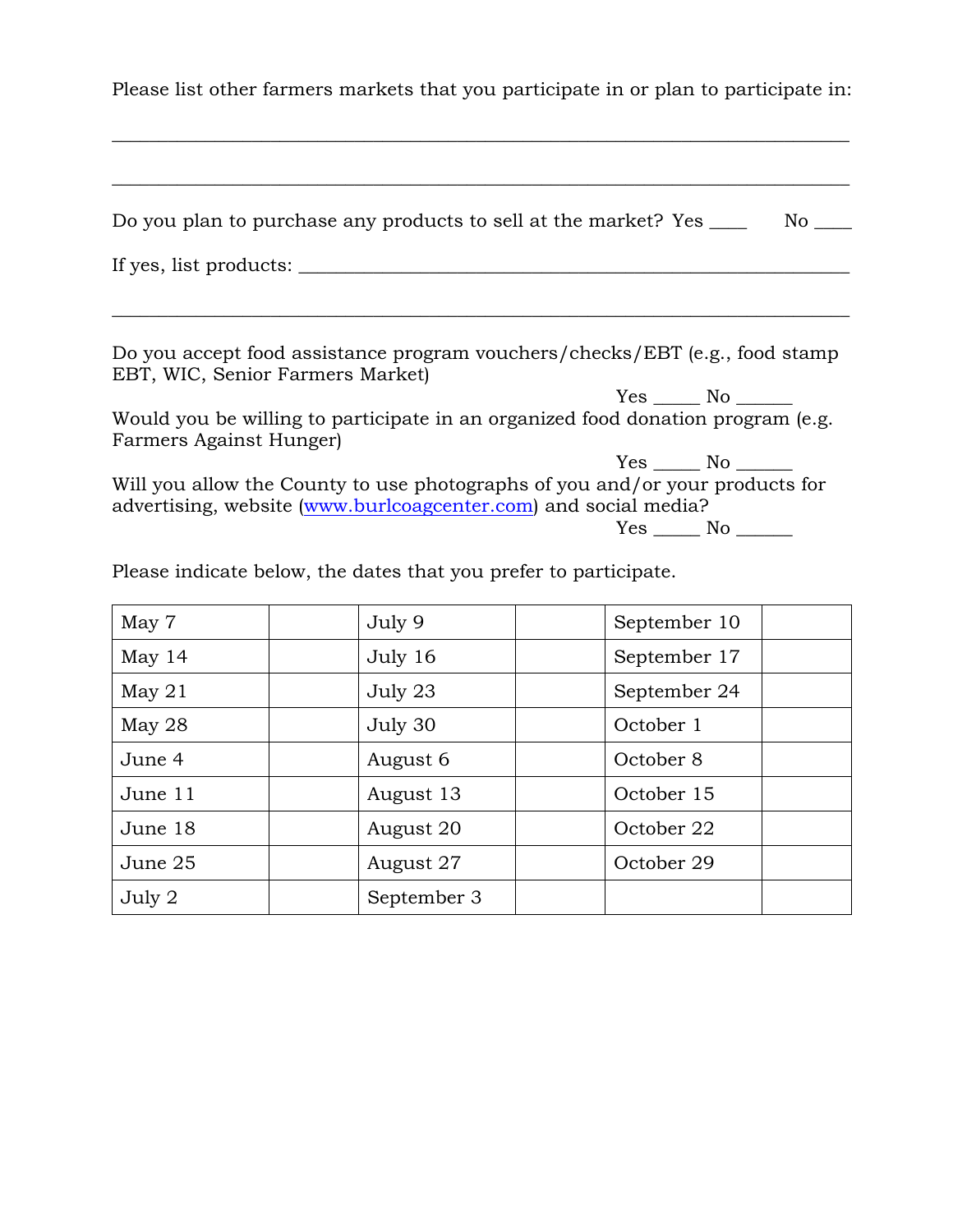# **PLEASE INITIAL ALL:**

- I have read and understand the vendor application and the Agricultural Center 2022 Farmers Market Rules: \_\_\_\_\_\_\_\_

- I understand that if selected I must receive and show proof of the required insurance by April 15, 2022
- I understand that if selected, I am responsible for obtaining and submitting any  $\&$  all applicable licenses, permits  $\&$  certifications by April 15, 2022
- I understand that if selected as a Vendor, I am subject to inspections of my farm by County staff \_\_\_\_\_\_\_\_
- I am authorized to submit this application on behalf of the farm named in this application \_\_\_\_\_\_\_

|          |                                                                                                                                               | Farm |
|----------|-----------------------------------------------------------------------------------------------------------------------------------------------|------|
| Date:    |                                                                                                                                               |      |
| Mail to: | Burlington County Department of Resource Conservation<br>Attn: Farmers Market Manager<br>P. O. Box 6000<br>Mount Holly, New Jersey 08060-6000 |      |
| Email:   | bflanagan@co.burlington.nj.us                                                                                                                 |      |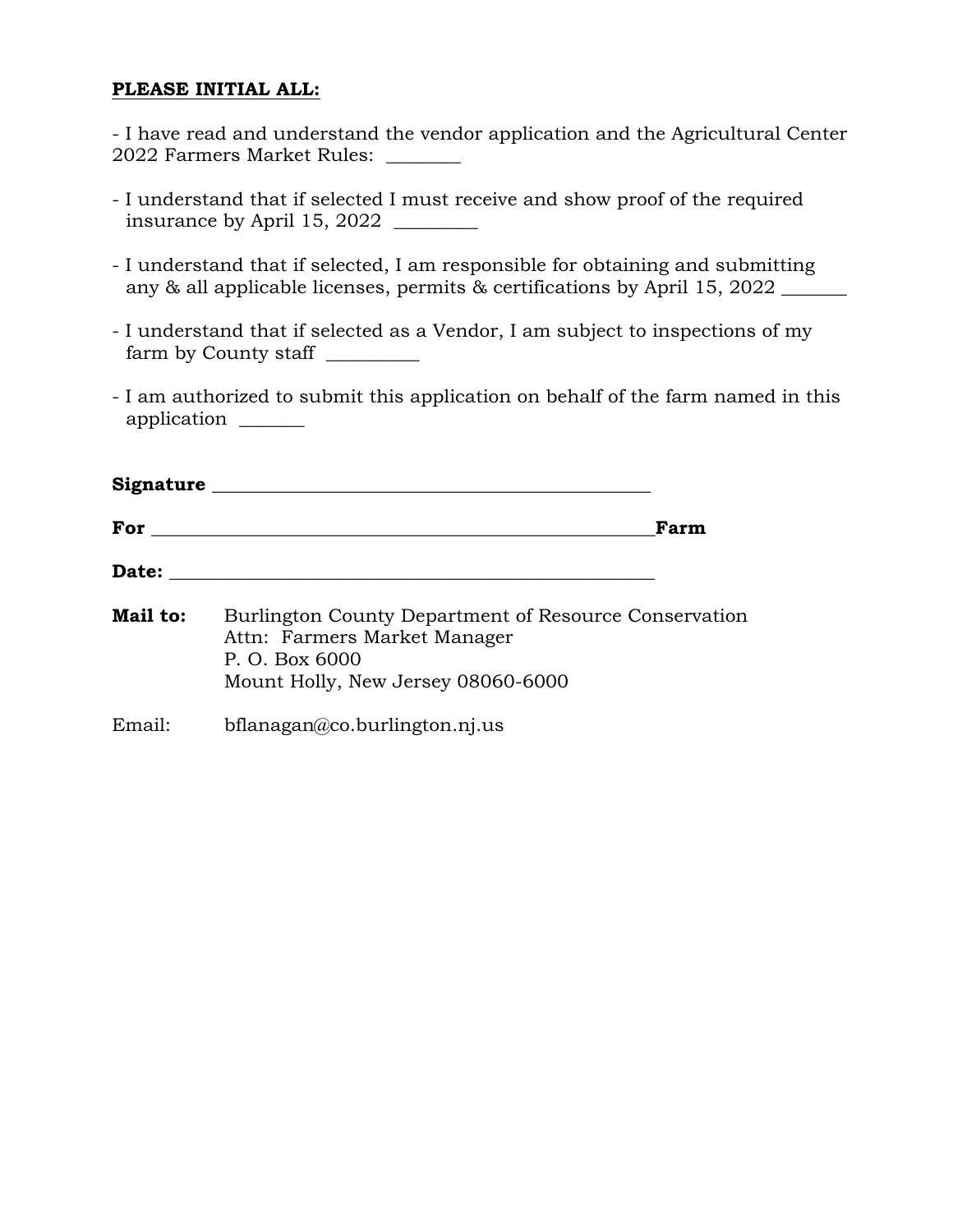# **ATTACHMENT 2** 2022 FOOD VENDOR APPLICATION

| Can the County share this number with customers? Yes ____________________________                                  |
|--------------------------------------------------------------------------------------------------------------------|
|                                                                                                                    |
| Website:<br><u> 1989 - Andrea Stadt Britain, amerikansk politik (d. 1989)</u>                                      |
| Number of Years in Business: _____                                                                                 |
| Please describe the product(s) you would like to sell:                                                             |
|                                                                                                                    |
| <u> 1989 - Jan James James Barnett, amerikan berlindar (h. 1989).</u><br>How are these products produced?          |
|                                                                                                                    |
| Percentage of materials used to make products sourced from NJ Farmers: _____ %                                     |
| Have you sold these products at other farmers markets, festivals, fairs or events in<br>the past? Yes _____ No____ |
| If Yes, please list (include dates):                                                                               |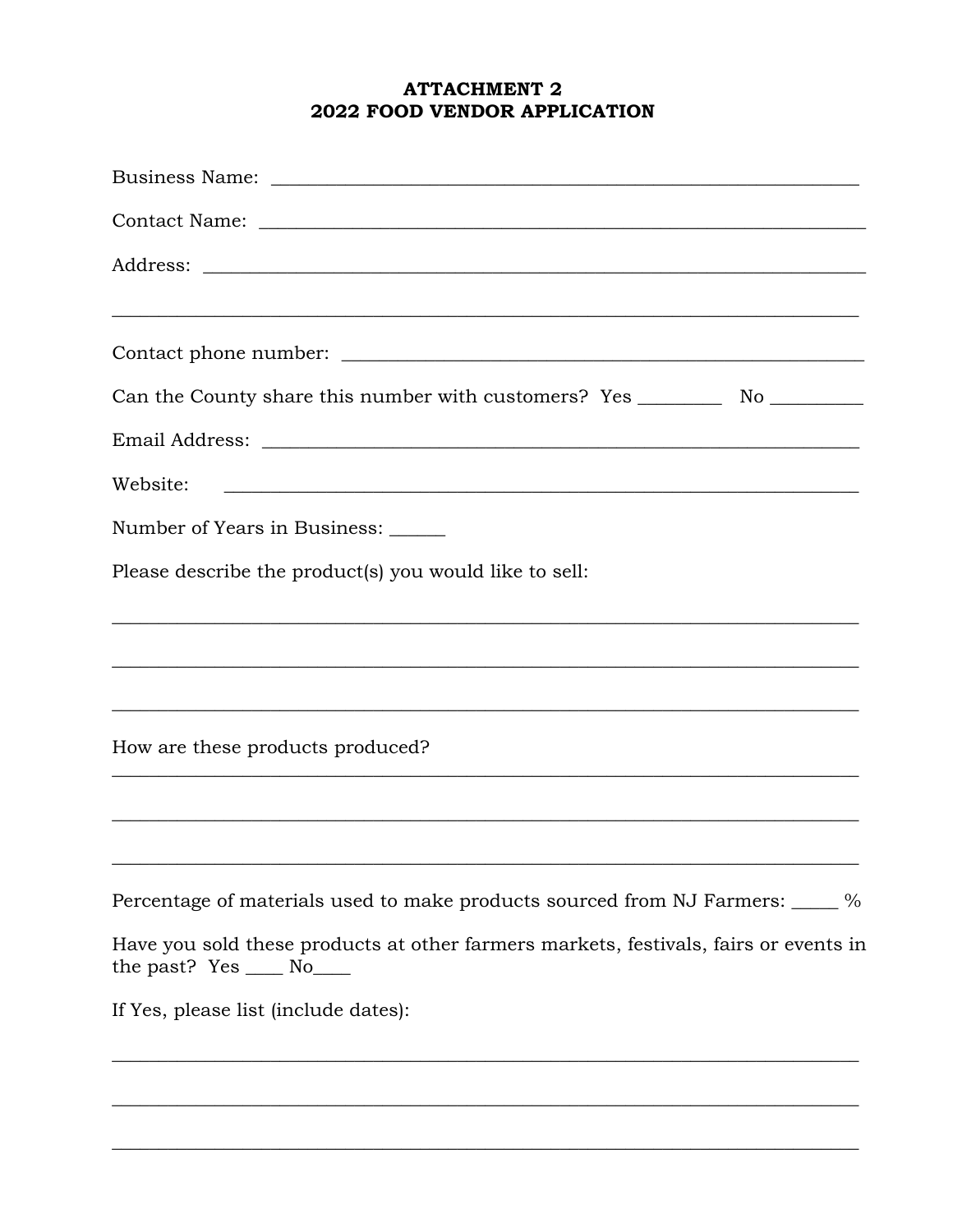Will you allow the County to use photographs of you and/or your products for advertising, website [\(www.burlcoagcenter.com\)](http://www.burlcoagcenter.com/) and social media?

Yes \_\_\_\_\_\_\_ No \_\_\_\_\_\_\_\_\_

| May 7    | July 9      | September 10 |
|----------|-------------|--------------|
| May 14   | July 16     | September 17 |
| May $21$ | July 23     | September 24 |
| May $28$ | July 30     | October 1    |
| June 4   | August 6    | October 8    |
| June 11  | August 13   | October 15   |
| June 18  | August 20   | October 22   |
| June 25  | August 27   | October 29   |
| July $2$ | September 3 |              |

Please indicate below, the dates that you prefer to participate in the Market.

# **PLEASE INITIAL ALL:**

- I have read and understand the vendor application and Agricultural Center 2022 Farmers Market Rules: \_\_\_\_\_\_\_\_

- I understand that if selected I must receive and show proof of the appropriate insurance by April 15, 2022 \_\_\_\_\_\_\_\_
- I understand that if selected, I am responsible for obtaining and submitting any  $\&$  all applicable licenses, permits  $\&$  certifications by April 15, 2022  $\_\_$
- I am authorized to submit this application on behalf of the business named in this application \_\_\_\_\_\_\_\_

| Signature |                                                                                                                                               |
|-----------|-----------------------------------------------------------------------------------------------------------------------------------------------|
|           |                                                                                                                                               |
| Date:     |                                                                                                                                               |
| Mail to:  | Burlington County Department of Resource Conservation<br>Attn: Farmers Market Manager<br>P. O. Box 6000<br>Mount Holly, New Jersey 08060-6000 |
| Email:    | bflanagan@co.burlington.nj.us                                                                                                                 |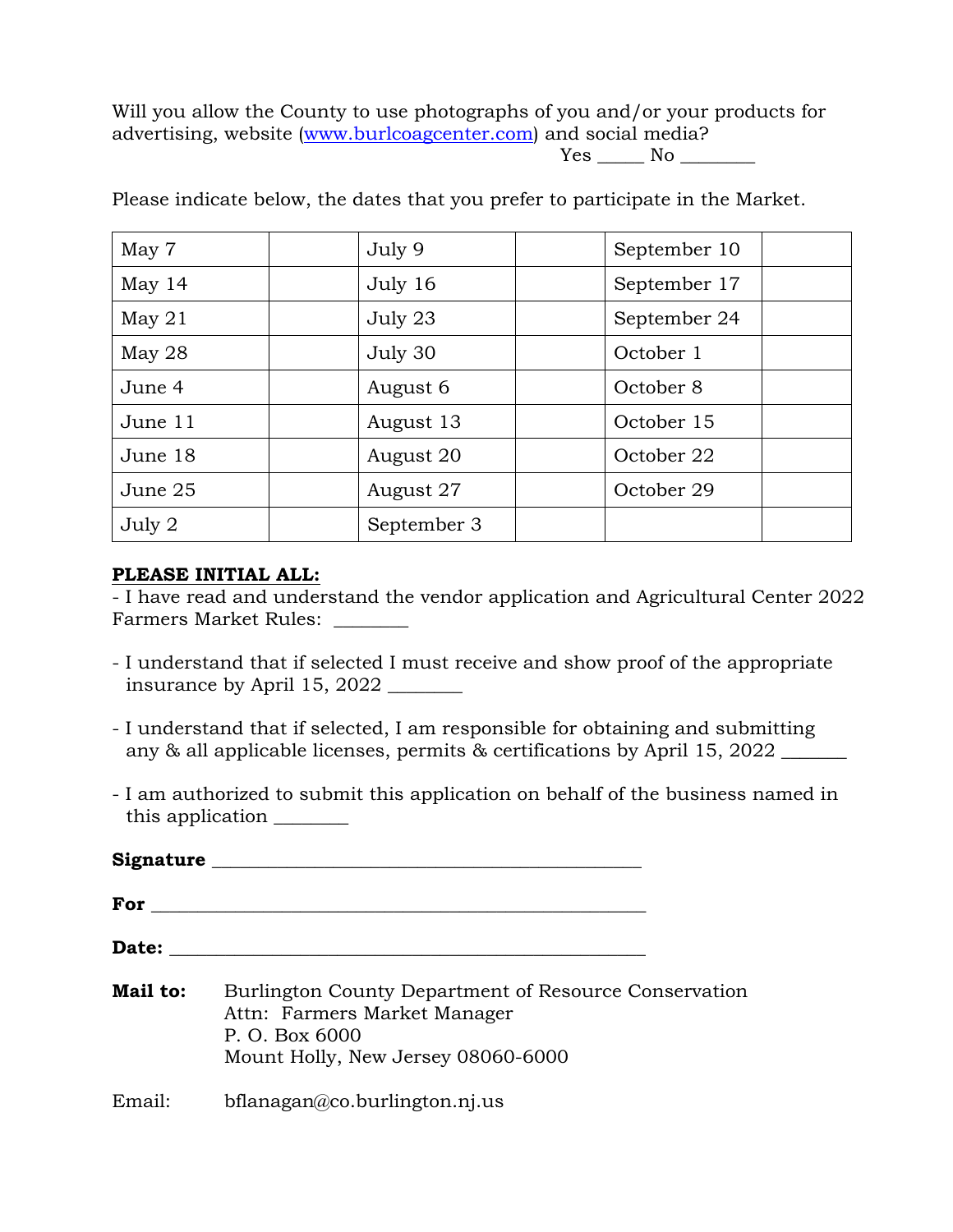# **ATTACHMENT 3** 2022 CRAFT VENDOR APPLICATION

| Can the County share this number with customers? Yes ____________________________                                                 |
|-----------------------------------------------------------------------------------------------------------------------------------|
|                                                                                                                                   |
| Website:<br><u> 1989 - Andrea Station Barbara, amerikan basar dan berasal di basa dan basa dan basa dan basa dan basa dalam b</u> |
| Number of Years in Business: _______                                                                                              |
| Please describe the product(s) you would like to sell (Please see Page 4):                                                        |
|                                                                                                                                   |
|                                                                                                                                   |
|                                                                                                                                   |
| <u> 1989 - Johann Stoff, deutscher Stoff, der Stoff, der Stoff, der Stoff, der Stoff, der Stoff, der Stoff, der S</u>             |
|                                                                                                                                   |
|                                                                                                                                   |
| Have you sold these products at other farmers markets, festivals, fairs or events in<br>the past? Yes ____ No____                 |

If Yes, please list (include dates):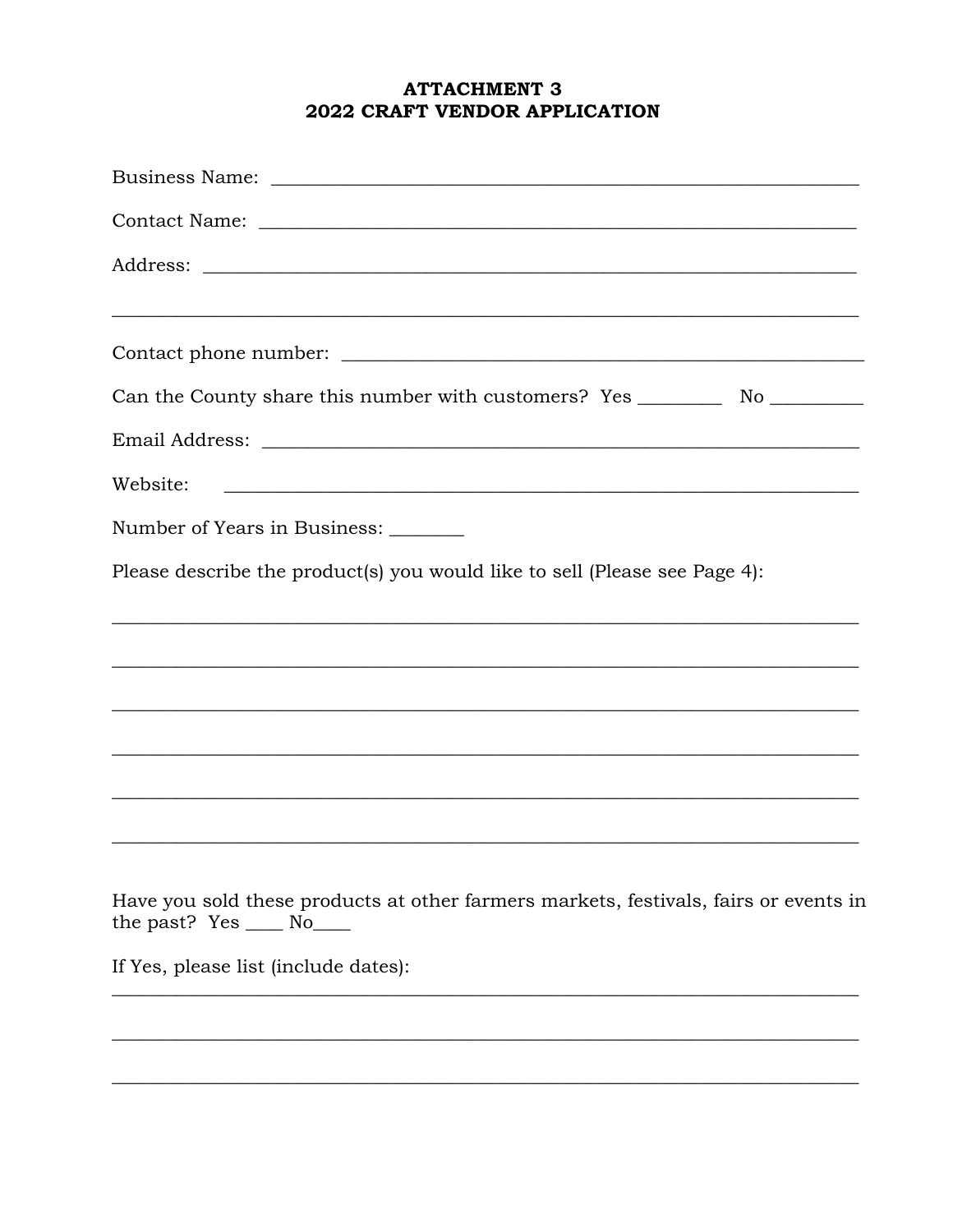| May 7    | July 9      | September 10 |
|----------|-------------|--------------|
| May $14$ | July 16     | September 17 |
| May $21$ | July 23     | September 24 |
| May 28   | July 30     | October 1    |
| June 4   | August 6    | October 8    |
| June 11  | August 13   | October 15   |
| June 18  | August 20   | October 22   |
| June 25  | August 27   | October 29   |
| July 2   | September 3 |              |

Please indicate the dates that you prefer to participate in the Market.

# **PLEASE INITIAL ALL:**

- I have read and understand the vendor application and the Agricultural Center 2022 Farmers Market Rules \_\_\_\_\_\_\_\_

- I understand I must complete the indemnification document (Attachment 5) and submit it with this application \_\_\_\_\_\_\_\_\_
- I understand that if selected, I am responsible for obtaining and submitting any & all applicable licenses, permits & certifications by April 15, 2022
- I am authorized to submit this application on behalf of the business named in this application \_\_\_\_\_\_\_\_

Will you allow the County to use photographs of you and/or your products for advertising, website [\(www.burlcoagcenter.com\)](http://www.burlcoagcenter.com/) and social media?

| т.<br>ົ<br>–<br>$-$<br>$-$ | -<br>$-$ |  |
|----------------------------|----------|--|
|                            |          |  |

| Signature    |                                                                                                                                               |
|--------------|-----------------------------------------------------------------------------------------------------------------------------------------------|
| For          |                                                                                                                                               |
| <b>Date:</b> |                                                                                                                                               |
| Mail to:     | Burlington County Department of Resource Conservation<br>Attn: Farmers Market Manager<br>P. O. Box 6000<br>Mount Holly, New Jersey 08060-6000 |
| Email:       | bflanagan@co.burlington.nj.us                                                                                                                 |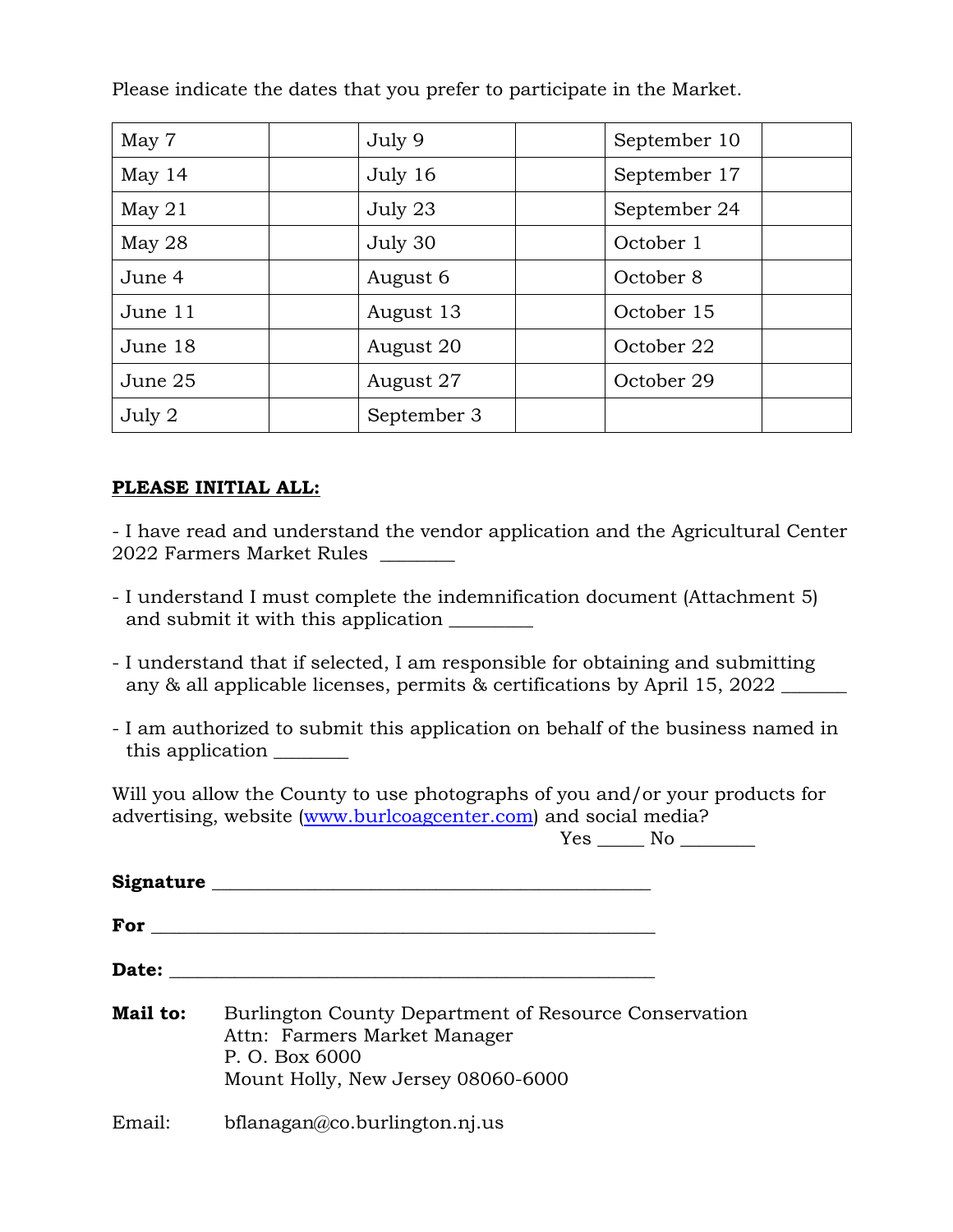# **ATTACHMENT 4 2022 NON-PROFIT VENDOR APPLICATION**

| Please describe the product(s), if any, you would like to sell:                                                                                                                                                                                            |  |  |  |  |
|------------------------------------------------------------------------------------------------------------------------------------------------------------------------------------------------------------------------------------------------------------|--|--|--|--|
| <u> 1989 - Johann Stoff, amerikan bestein de stad in de stad in de stad in de stad in de stad in de stad in de st</u><br>Please describe activities you would like to conduct:<br><u> 1989 - Jan Samuel Barbara, margaret ar brenin bernama (h. 1988).</u> |  |  |  |  |

Please indicate the dates that you would like to attend the Market.

| May 7    | July 9      | September 10 |
|----------|-------------|--------------|
| May $14$ | July 16     | September 17 |
| May $21$ | July 23     | September 24 |
| May $28$ | July 30     | October 1    |
| June 4   | August 6    | October 8    |
| June 11  | August 13   | October 15   |
| June 18  | August 20   | October 22   |
| June 25  | August 27   | October 29   |
| July $2$ | September 3 |              |

 $\_$  , and the set of the set of the set of the set of the set of the set of the set of the set of the set of the set of the set of the set of the set of the set of the set of the set of the set of the set of the set of th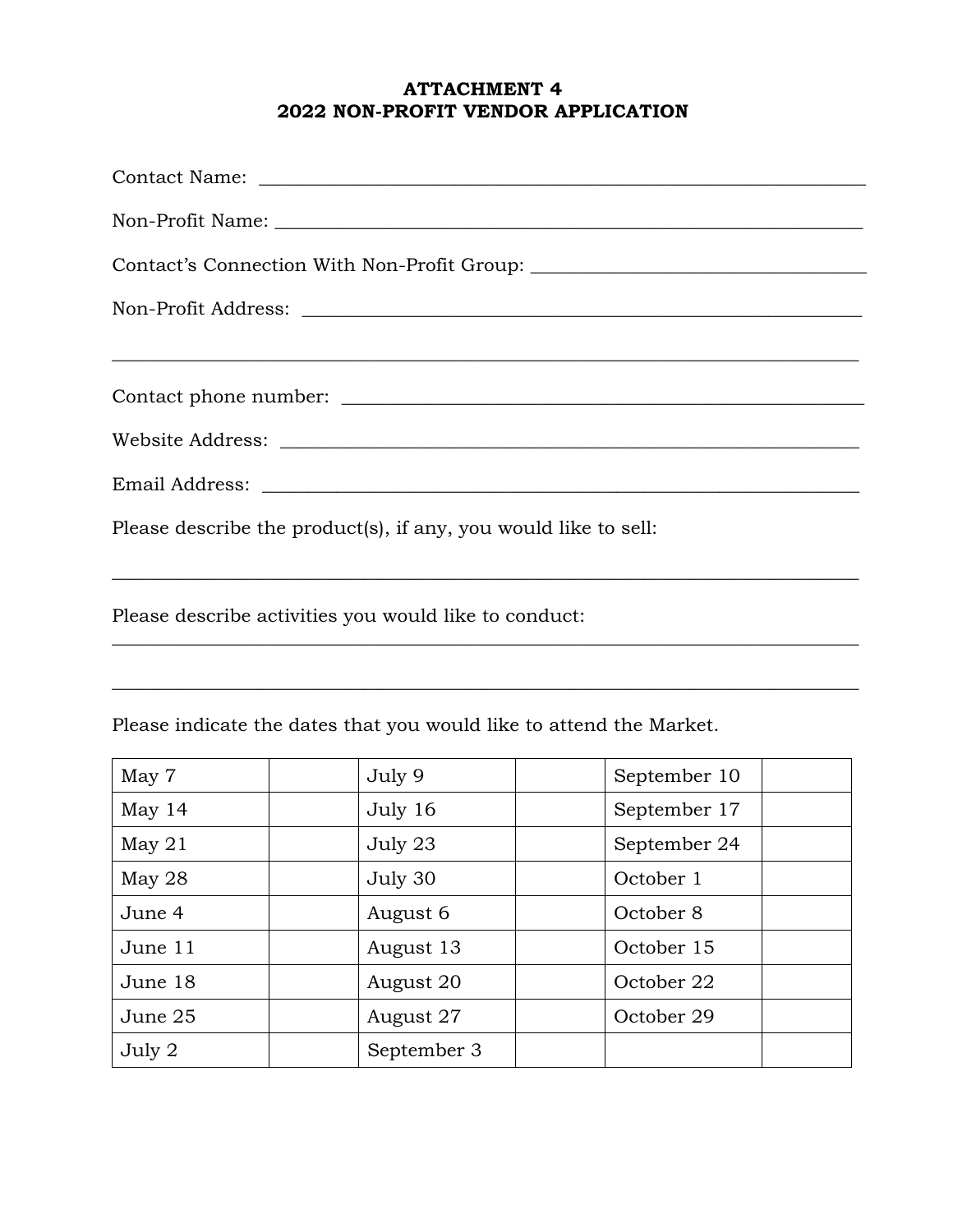# **PLEASE INITIAL ALL:**

 $\overline{\phantom{a}}$ 

- I have read and understand the vendor application: \_\_\_\_\_\_

- I have read and understand the Ag Center 2022 Farmers Market Rules.

I understand that if selected and plan to sell food, I must receive and show proof of the appropriate insurance (Section 3.04) a week before the date of our participation at the market.

I understand that if selected and will not be selling food, I must complete the indemnification document (Attachment 5) prior to participation at the market.  $\_\_$ 

I understand that if selected, I am responsible for any & all applicable licenses, permits & certifications a week before the date of our participation at the market.

-I am authorized to submit this application on behalf of the group named in this application.

| <b>Signature</b> | <u> 1980 - Jan Salaman, manazarta da shekara 1980 - André Salaman a Salaman a Salaman a Salaman a Salaman a Sala</u> |  |  |
|------------------|----------------------------------------------------------------------------------------------------------------------|--|--|
| For:             |                                                                                                                      |  |  |
| Date:            |                                                                                                                      |  |  |

| Mail to: | Burlington County Department of Resource Conservation |
|----------|-------------------------------------------------------|
|          | Attn: Farmers Market Manager                          |
|          | P. O. Box 6000                                        |
|          | Mount Holly, New Jersey 08060-6000                    |
|          |                                                       |

Email: bflanagan@co.burlington.nj.us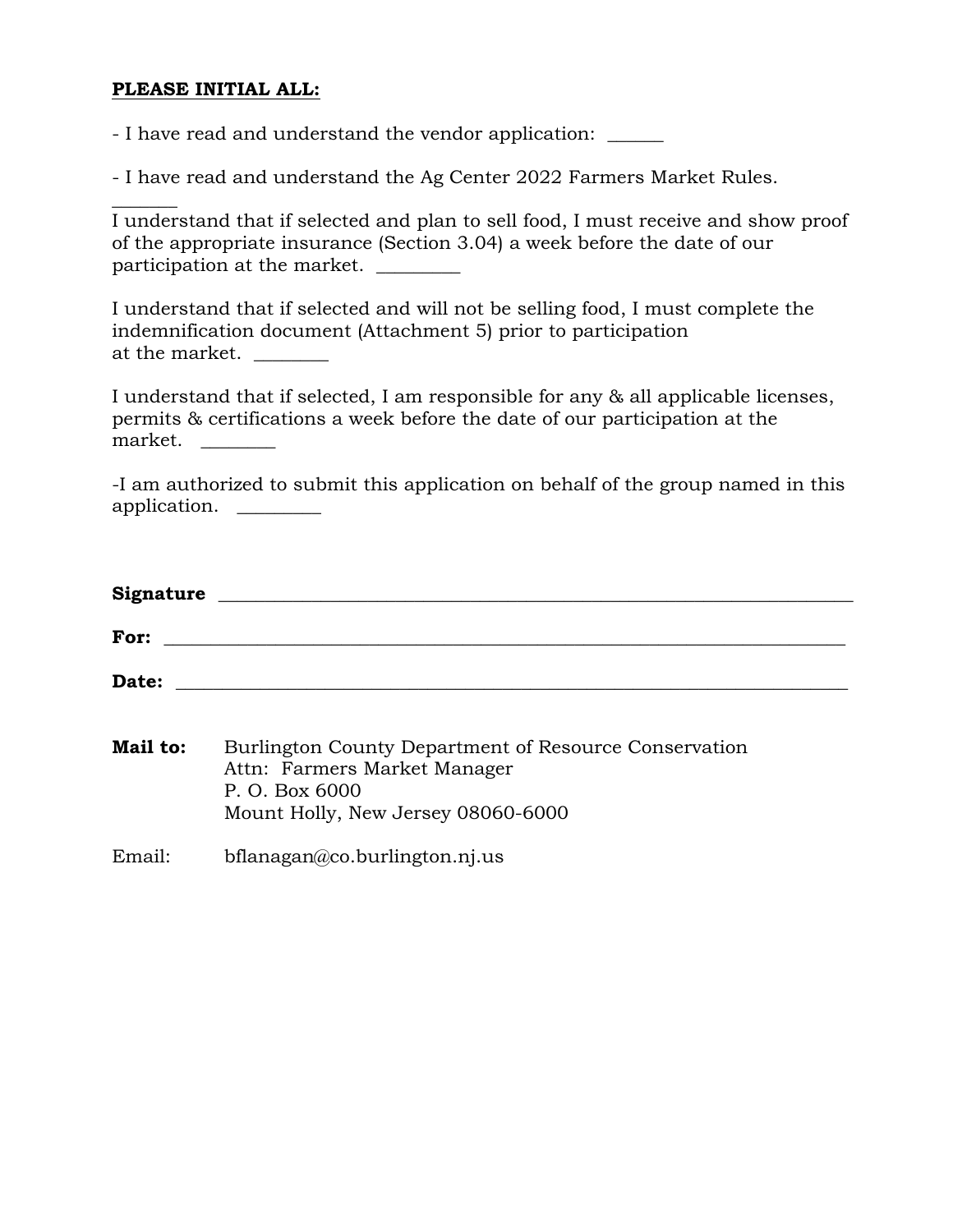# **ATTACHMENT 5 Defense and Indemnification Agreement**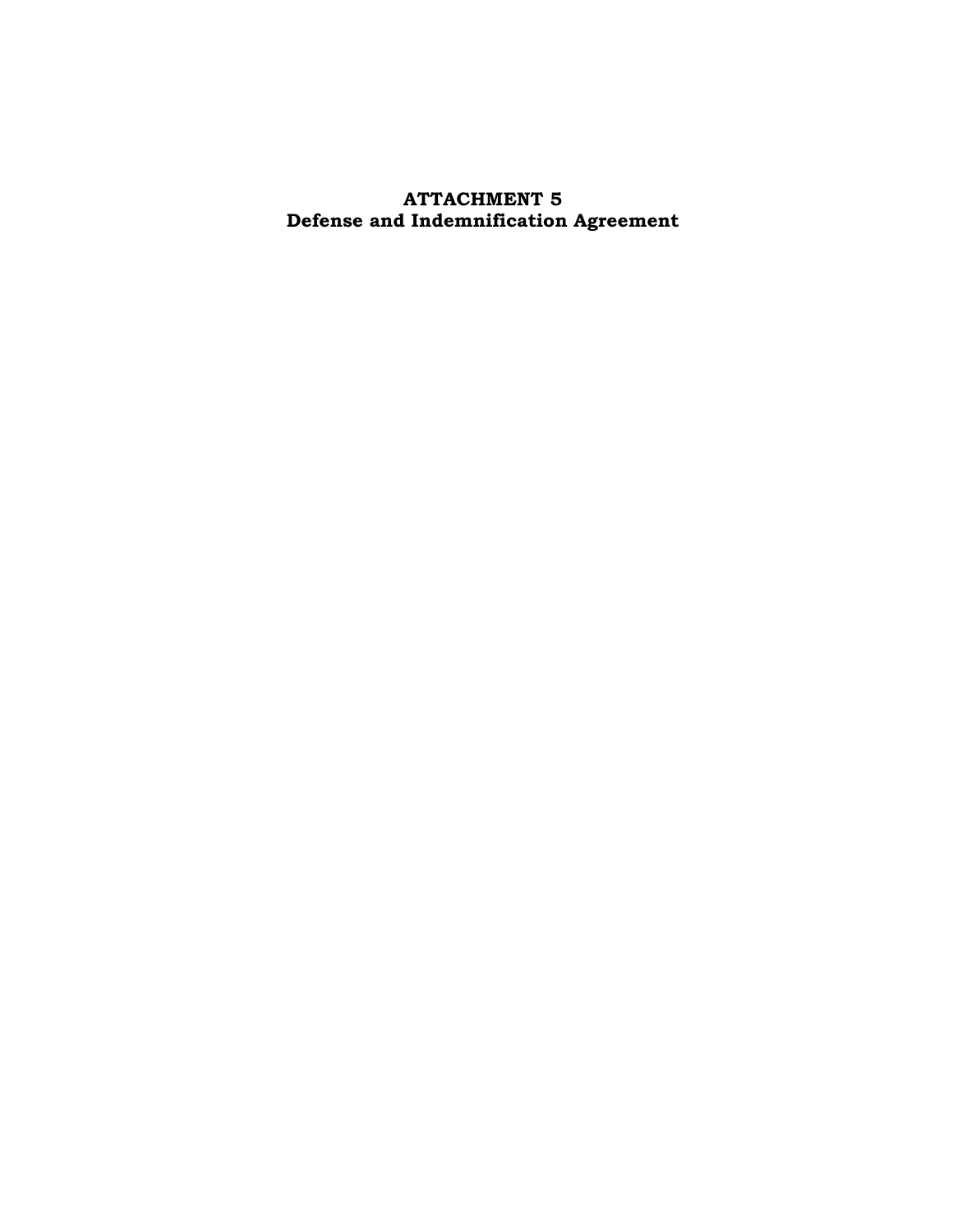

# County of Burlington

Department of Finance & Administration

49 Rancocas Road, Mount Holly, NJ 08060 P.O. Box 6000, Mount Holly, NJ 08060  $(609)$  265-5018 • www.co.burlington.nj.us

Eve A. Cullinan, County Administrator

#### **Board of County Commissioners**

Daniel O'Connell, Director Tom Pullion, Deputy Felicia Hopson **Balvir Singh** 

**Carolyn Havlick Chief Financial Officer** 

> **Edward J. Troy Treasurer**

Damon S. Burke **Risk Manager** 

**Department of Finance** Division of Insurance & Risk Management 49 Rancocas Road; Room 224 P.O. Box 6000 Mt. Holly, New Jersey 08060-6000 Phone: (609) 702-7078 FAX: (609) 702-7077 riskmanagement@co.burlington.nj.us

#### **BURLINGTON COUNTY FARMERS MARKET May-December 2022 Burlington County Agricultural Center**

**Defense and Indemnification Agreement Please Sign and Return with Application** 

**VENDOR NAME:** 

(Please Print)

**VENDOR ADDRESS:** 

(Please Print)

Vendor hereby agrees to defend, indemnify and hold harmless the County and its officers, employees, servants and agents from all claims, suits or actions of every kind or character made upon or brought against the County and its officers, employees, servants and agents for or on account of any injuries or damages which shall arise, in whole or in part, out of, in the course of or as a consequence of any willful or negligent act or omission or tortuous act or omission of the Vendor, its employees, agents or subcontractors, in the performance of the said work or by or in the consequence of any negligence in the operations or any improper material or equipment used, or by or on account of any act or omission of Vendor or its servants, agents or employees. This indemnity shall include attorney's fees and costs and all other expenses incurred in the defense of any suit.

**Print Name** 

**Signature**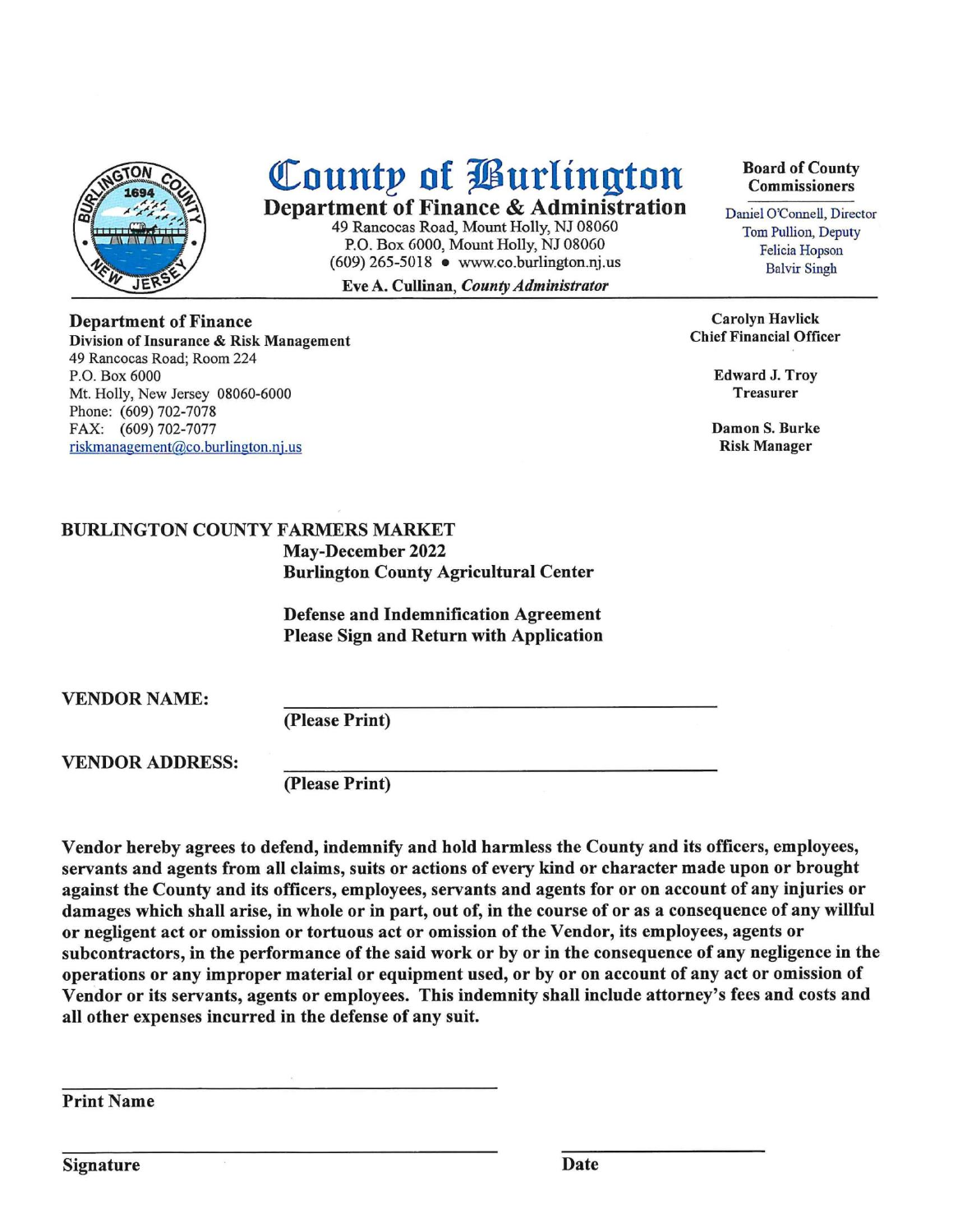# **ATTACHMENT 6**

# **BURLINGTON COUNTY AGRICULTURAL CENTER FARMERS MARKET 2022 SEASON**

**RULES AND REGULATIONS**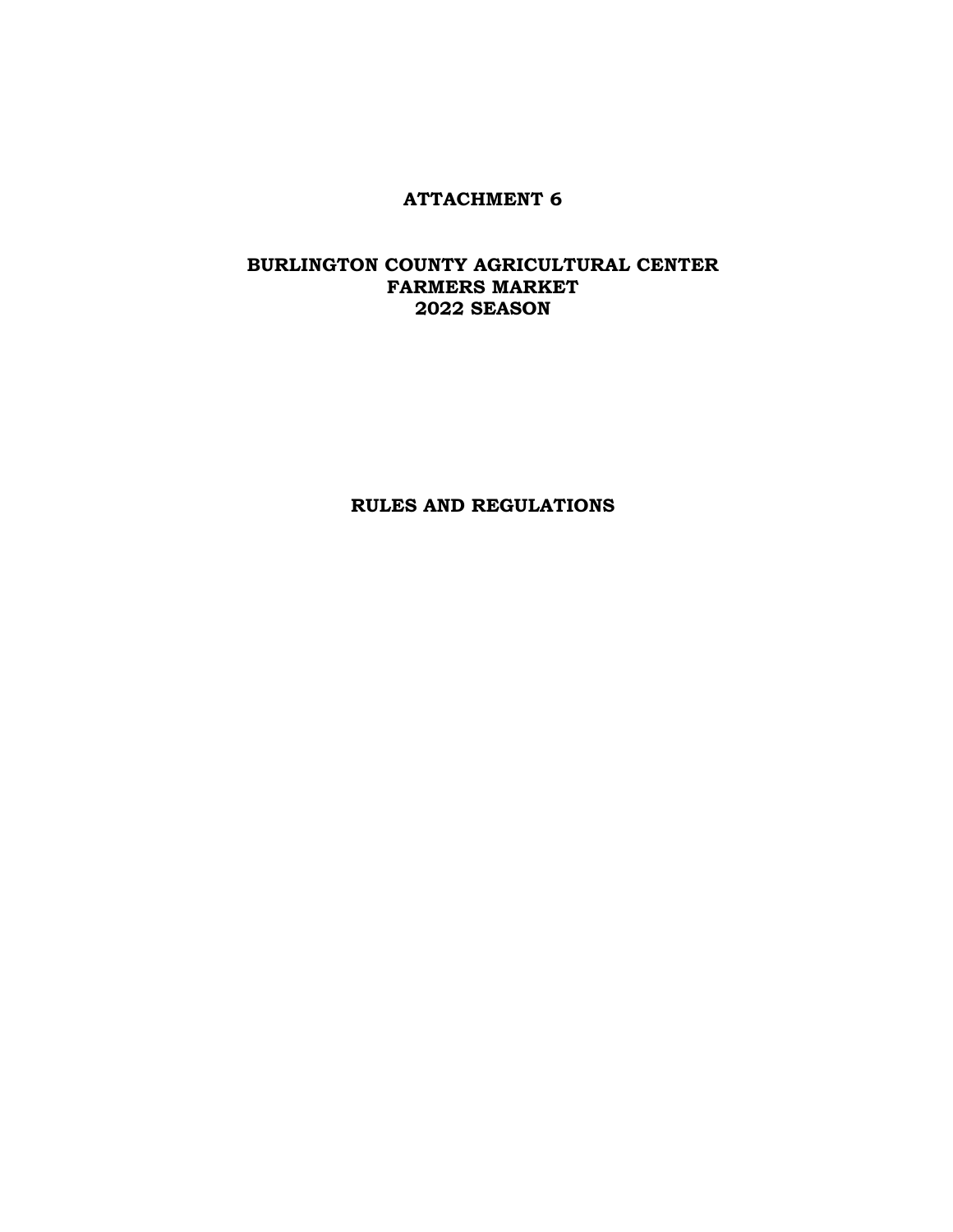#### **BURLINGTON COUNTY FARMERS MARKET RULES AND REGULATIONS 2022 SEASON**

1. **Location:** The Agricultural Center Farmers Market will operate at 500 Centerton Road in Moorestown Township. The property is a preserved farm owned by the Burlington County Board of County Commissioners (the "County").

2. **Dates of the Market:** The Burlington County Agriculture Center (The Ag Center) Farmers Market will be open for the 2022 Season each Saturday from **May 7th through October 29th. Holiday Markets will be on November 19th and December 3rd.**

3. **Times for Market Sales:** The market will be open for business beginning at **8:30 am and will close at 1 pm.** No sales will be permitted before 8:30 am, however, sales will be permitted after 1 pm during the time when vendors are taking down their facilities. All vendors are required to remain at their designated location until the market closes at 1 pm. **Holiday Market hours will be from 10 am until 2.**

4. **Vendor Designation:** Vendors shall be designated as follows: agricultural, food, craft and non-profit. An "agricultural" vendor is defined as selling products that are agricultural, horticultural, viticultural, dairy products, livestock and the products thereof, the products of poultry and bee raising, the edible products of forestry, and any and all products raised or produced on farms and minimally processed or value-added products thereof. All agricultural vendors must abide by Rules 5 & 6, below)

5. **Agricultural Vendor Allowable Products**: Agricultural vendors must list the individual products they plan to sell at the market on the *Agricultural Vendor Application.* Products permitted for sale include fruits, vegetables, grain, hay, straw, herbs, tea, tinctures, flowers, plants, meat, dairy products, eggs, fish, approved farm-based crafts (defined as created from ingredients grown or produced on vendor's farm and made by vendor or vendor's farm employees), ornamental produce, honey, jellies, jams, salsa, maple syrup, farm-based baked goods (defined as created from ingredients grown or produced on vendor's farm and made by vendor or vendor's farm employees), wool/fleeces, animal products, soaps, beeswax or soy candles. Share pickup from a Community Supported Agriculture operation will not be allowed at the market during regular market hours. If a vendor wishes to sell an agricultural product not listed in these rules, he or she must obtain written approval from the County or the Market Manager before selling said product.

6. **Agricultural Producer-only rules and exceptions**: **90%** of products displayed for sale must be produced by the vendor who sells them on land either owned or leased by the farming operation with which the vendor is associated.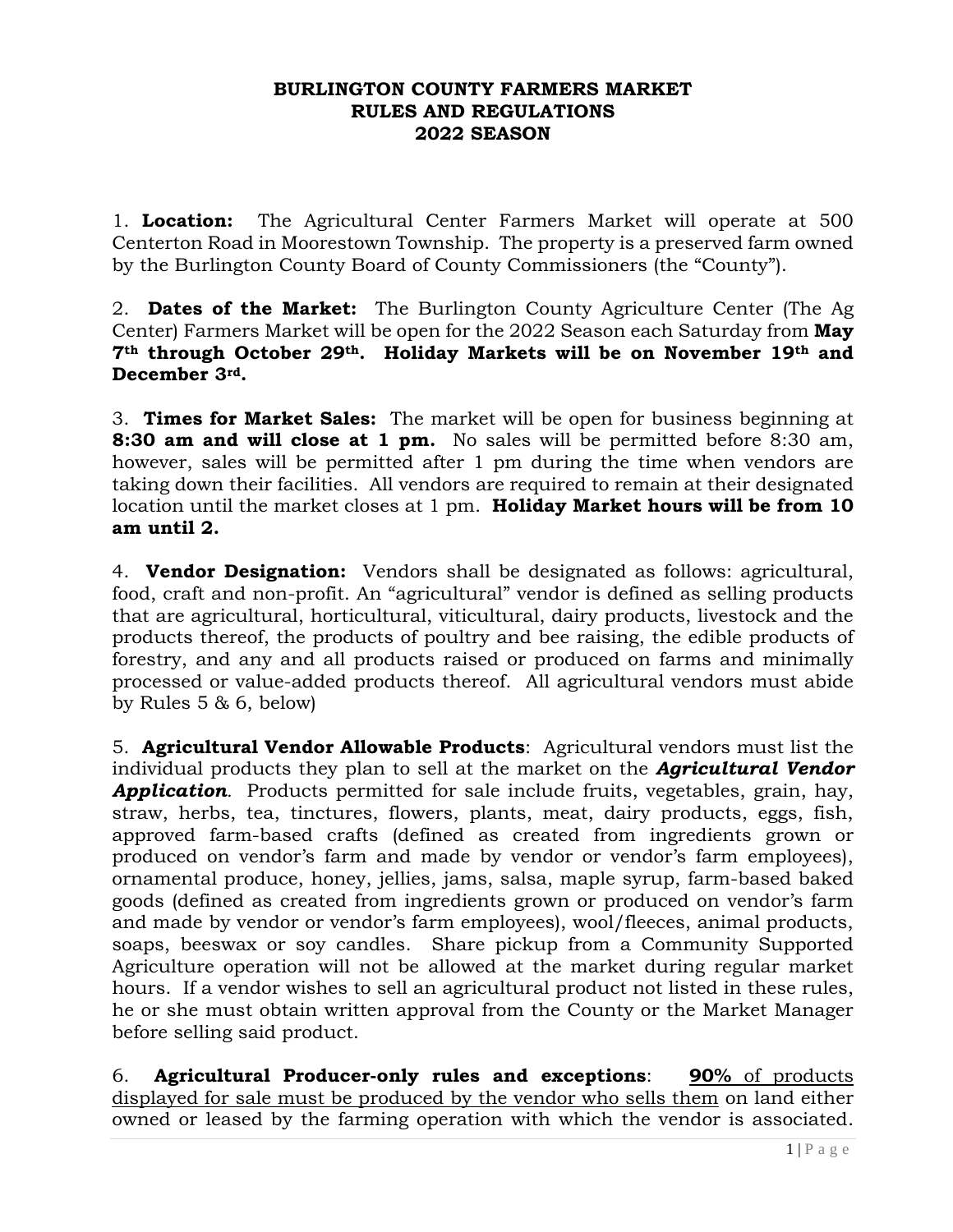Under no circumstances may vendors re-sell produce purchased from other vendors at the market. This rule is designed to prevent unfair competition among vendors. At certain "in between harvest" times during the growing season, it is expected that produce vendors may not have enough product to sell under the 90% rule. At these times, with the prior consent of the Market Manager, vendors may purchase produce to constitute up to 50% of their product line. It is preferable that any produce purchased be sourced locally. "Local" is defined as produced within 50 miles of Moorestown, New Jersey or within the state of New Jersey. Expected "in between harvest" times are weather-dependent and may occur during May, June, October and November. Such supplementary products must be clearly labeled as to their place of origin. To ensure quality and freshness, products should be harvested no more than 48 hours before being offered for sale at the Farmers Market.

The County may grant a vendor the exclusive right to sell a product for a designated period of time if that vendor grows only that product.

7. **Food Vendor Allowable Products**: Food vendors must list the individual products they plan to sell at the market on the *Food Vendor Application*. Products permitted for sale include baked goods, prepared foods, coffee, bottled non-alcoholic drinks, and prepared non-alcoholic drinks. Food vendors also include holders of a limited brewery license, restricted brewery license, craft distillery license, plenary winery license, farm winery license, or cidery and meadery license. If a vendor wishes to sell a food product not listed in these rules, he or she must obtain written approval from the County or the Market Manager before selling said product.

8. **Craft Vendor Allowable Products:** Craft vendors must sell goods that are handmade, of original design and the direct product of the vendor. Vendors must display goods that are consistent with the type and quality represented in the application. Crafts that are not eligible include commercially manufactured art, products assembled from commercial kits, patterns or designs or embellished commercially made objects such as t-shirts, totes, charms, drinking vessels, and jewelry or accessories made from stringing commercially made beads or charms. This does not apply to complex bead threading and handmade beads. Goods that incorporate illegally sourced items such as ivory and other materials acquired from the killing of endangered species are not permitted.

9. **Non-Profit Vendor Allowable Products and Rules:** Only Burlington County community groups, schools, or other non-profit organizations are eligible to sell items for the purpose of raising money for their organization. Offering a raffle prize or, for example, pumpkin carving or face painting is also acceptable, subject to applicable laws and regulations. **Bucket-style panhandling, petition signing, or voter registration is not allowed at any time. Partisan non-profits groups and/or Political Action Committees (PACs) are not eligible vendors. Any required tents, chairs and tables must be provided by the non-profit group.**  Non-profit vendors must list the individual items they plan to sell at the market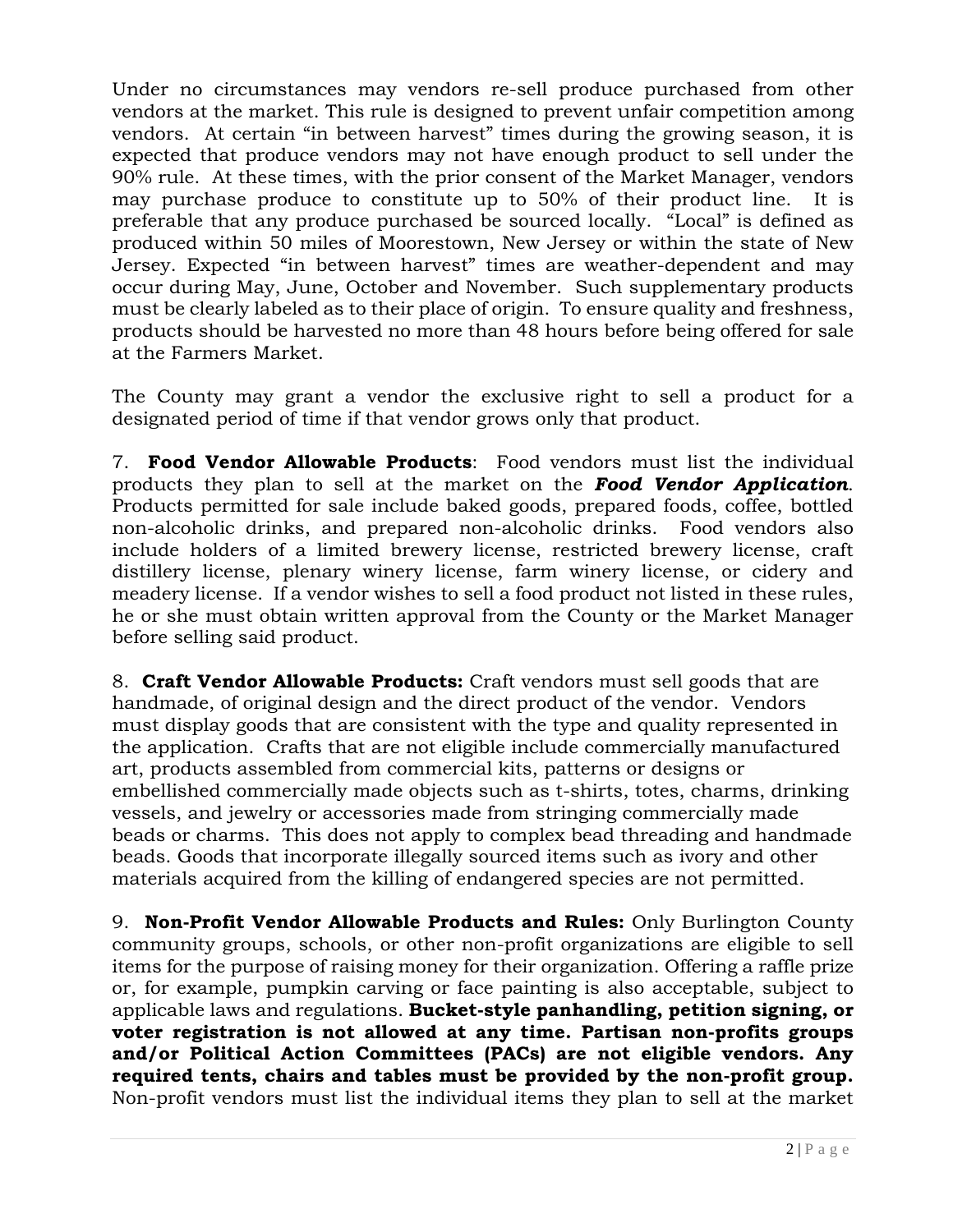and activities they plan on engaging in to raise money for their organizations on the *Non-Profit Vendor Application*.

10. **Management:** The oversight and management of the Ag Center Farmer's Market will be handled primarily by a designated Market Manager. The Market Manager's duties will include the following:

- a) Supervise opening and closing of market;
- b) Collect all appropriate vendor fees;
- c) Record attendance and keep a brief log of market events.
- d) Assign spaces to Vendors and re-assign spaces in the event of an absence or late arrival.
- e) Monitor customer interaction with Vendors and resolve conflicts that may arise.
- f) Appropriately respond to and address customer suggestions, questions and concerns
- g) Enforce market rules and report alleged violations in writing
- h) Coordinate necessary farm inspections
- i) Coordinate with local officials and inspectors at the market
- j) Convene meetings with Vendors, as necessary.
- k) Coordinate event planning with vendors and other County staff
- l) Coordinate set up and take-down of market information table
- m) Coordinate with Division of Parks maintenance staff to ensure that site is left clean, all trash is picked up, all vendors have left
- n) Coordinate with tenant
- o) Put up and take down any temporary signage placed nearby to advertise market

11. **Fees:** Fees are non-negotiable and assessed per market day based upon the linear frontage of space occupied. For an area of 10 linear feet, the fee will be \$30, for 15 linear feet \$38, for 20 linear feet will be \$45, for 30 linear feet, a fee of \$60. This fee must be paid for each day that the vendor will be present at the market. Not for profits organizations will not be charged. Fees paid in advance will be credited toward future payments if a market day is cancelled by the County due to inclement weather. Payment can be made by cash or check. Checks shall be made payable to **"Burlington County Treasurer."**

12. **Tardiness/No-Shows/Early Departures:** Proper notification is required if a vendor expects to be late or absent for a market day or will need to leave early. If the vendor cannot adhere to the 8:30 a.m. to 1 p.m. market schedule, he or she is obliged to call or email the Market Manager by 5:00 p.m. the day prior to the market day in question. If a vendor must miss a scheduled market day for any reason other than predicted inclement weather or a legitimate emergency, he or she is required to give at least 24 hours notice to the Market Manager. If a vendor is late, misses a scheduled market day or leaves early on 3 market days when he or she is scheduled to sell, the vendor may be asked not to return to the market without a refund for any days paid in advance. Vendors who are asked not to